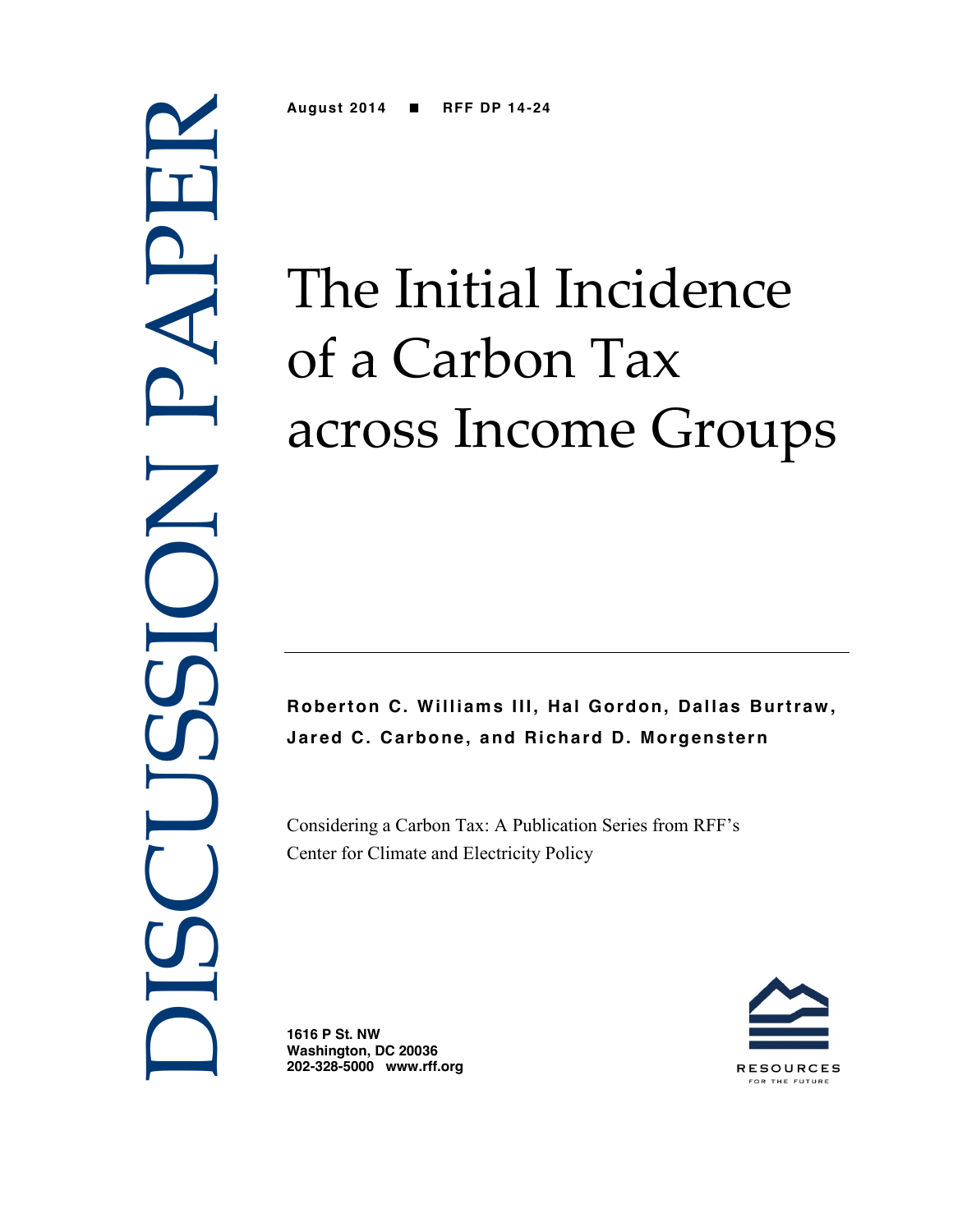# **The Initial Incidence of a Carbon Tax across Income Groups**

Roberton C. Williams III, Hal Gordon, Dallas Burtraw, Jared C. Carbone, and Richard D. Morgenstern

### **Abstract**

Carbon taxes efficiently reduce greenhouse gas emissions but are criticized as regressive. This paper links dynamic overlapping-generation and microsimulation models of the United States to estimate the initial incidence. We find that while carbon taxes are regressive, the incidence depends much more on how carbon tax revenue is used. Recycling revenues to cut capital taxes is efficient but exacerbates regressivity. Lump-sum rebates are less efficient but much more progressive, benefiting the three lower income quintiles even when ignoring environmental benefits. A labor tax swap represents an intermediate option, more progressive than a capital tax swap and more efficient than a rebate.

**Key Words:** carbon tax, distribution, incidence, tax swap, income quintiles, climate change

### **JEL Classification Numbers: H22, H23, Q52**

© 2014 Resources for the Future. All rights reserved. No portion of this paper may be reproduced without permission of the authors.

Discussion papers are research materials circulated by their authors for purposes of information and discussion. They have not necessarily undergone formal peer review.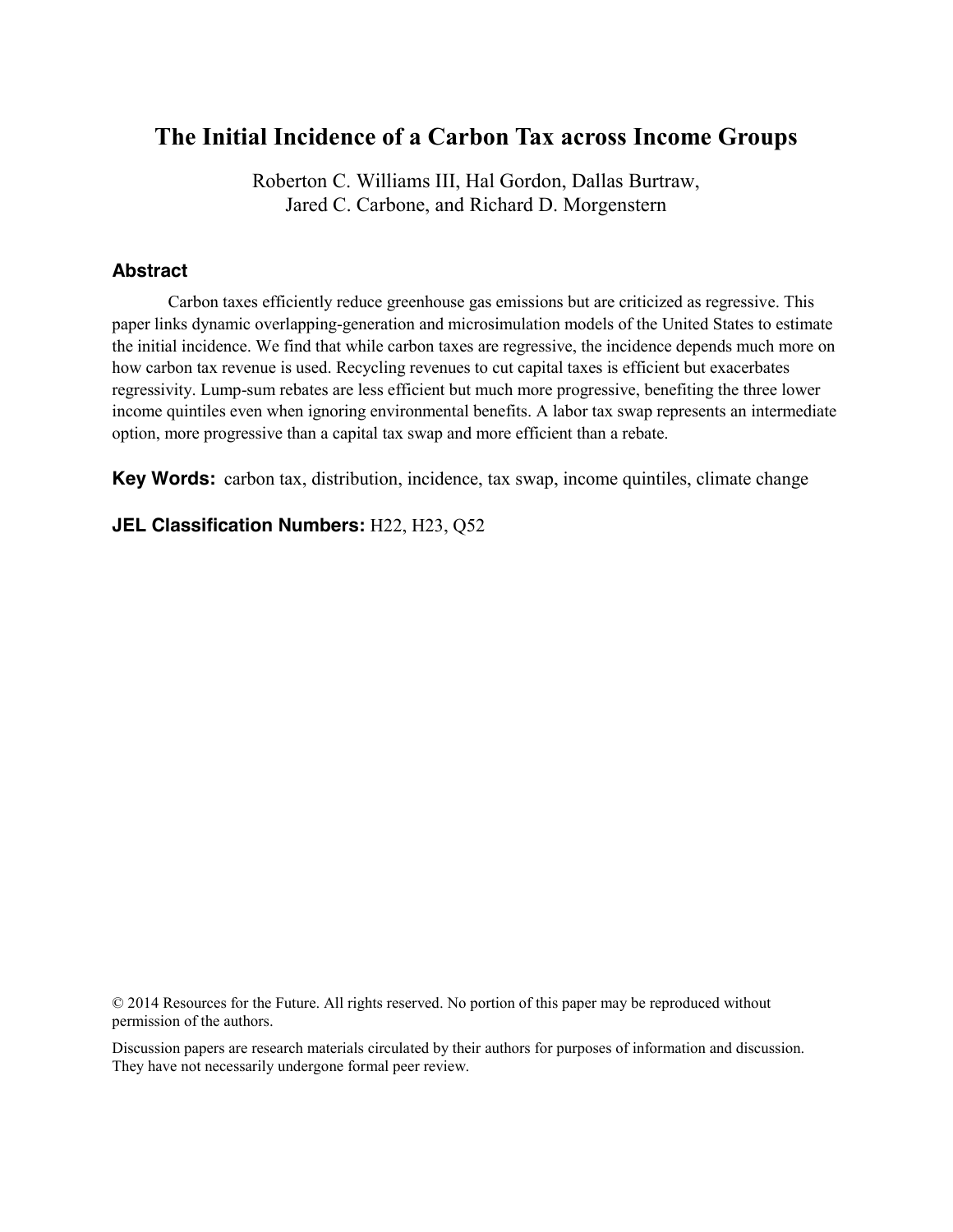# **Contents**

| 4.2. Decomposition of Incidence by Commodity and Income Source  8          |  |
|----------------------------------------------------------------------------|--|
| 4.3. Calculating Welfare Effects Caused by Changes in Consumer Good Prices |  |
|                                                                            |  |
|                                                                            |  |
|                                                                            |  |
|                                                                            |  |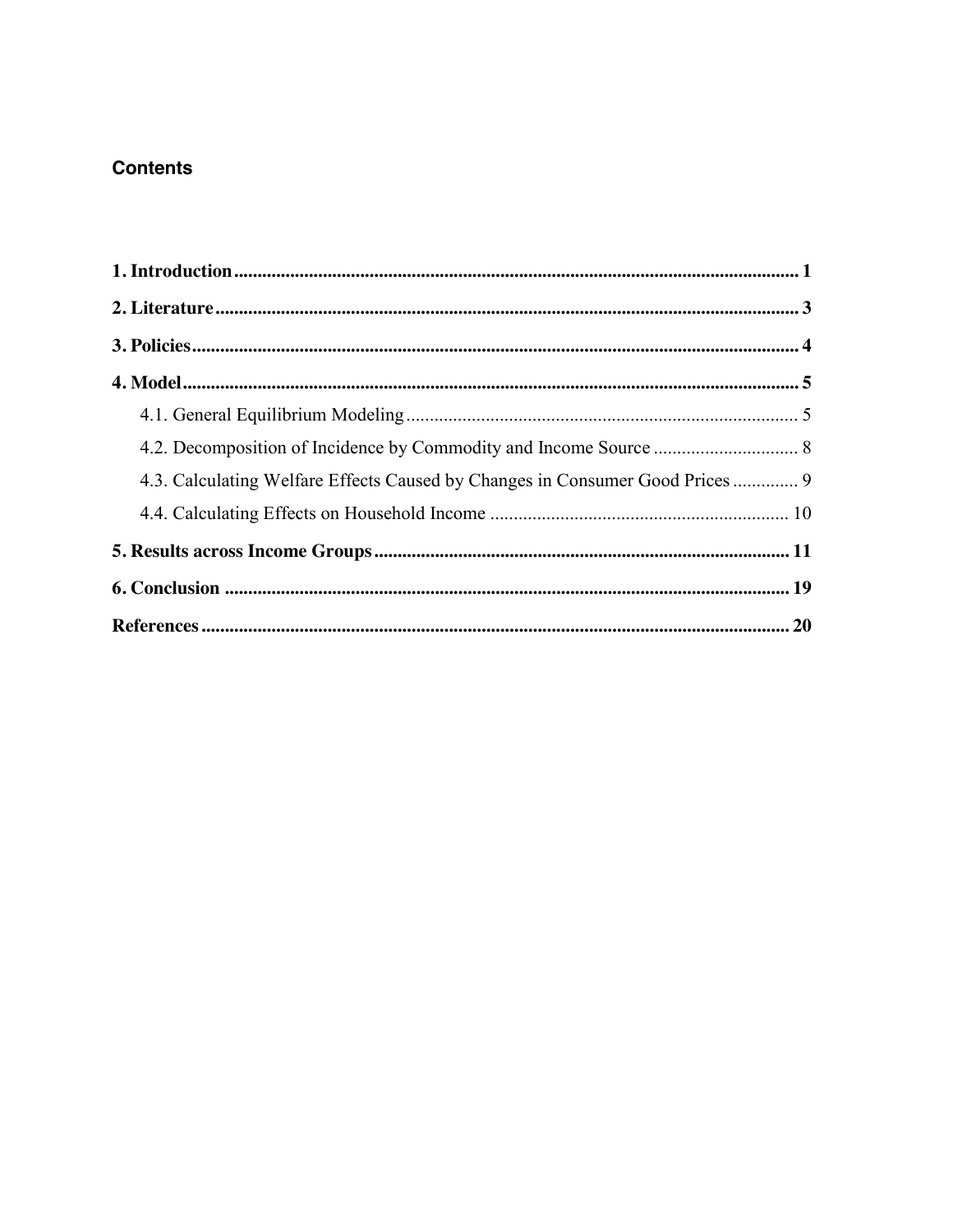# **The Initial Incidence of a Carbon Tax across Income Groups**

Roberton C. Williams III,<sup>a, b, c</sup> Hal Gordon, <sup>b</sup> Dallas Burtraw, <sup>b</sup> Jared C. Carbone,  $^{b, d}$  and Richard D. Morgenstern<sup>b</sup>\*

### **1. Introduction**

 $\overline{a}$ 

Many economists suggest that the introduction of a price on carbon is the most efficient way to achieve reductions in greenhouse gas emissions. This could be achieved in various ways: through cap and trade, emissions taxes, or intensity-based performance standards. A wide variety of factors influence the relative attractiveness of these different options. Among the most important of those factors is that emissions taxes or auctioned tradable permits can generate substantial revenue. Both the efficiency and distributional consequences of carbon pricing depend crucially on how that revenue is used.

A common attribute of both the efficiency and distributional aspects of climate policy is that these aspects unfold and change over time. For example, the effect of inefficient policies that reduce economic growth is magnified in the future when lost investment is compounded and manifest in lower economic output. Distributional effects also may change over time (Mathur and Morris 2012) or be experienced differently by younger and older households because of different patterns of consumption, savings, and sources of income (Carbone et al. 2013; Blonz et al. 2012). A central challenge of addressing climate change is that the benefits of doing so also unfold in the future. Within this historical dynamic, the decisionmaker shaping climate policy is always the current generation. Hence, the incidence of climate policy on current generations has disproportionate effects on the decisions of voters and policymakers in the present political process.

This paper addresses the near-term effects of climate policy design within a general equilibrium framework. A substantial literature has employed partial equilibrium methods to examine distributional outcomes, and this approach may bring a high level of resolution to the question. However, a partial equilibrium approach does not account for all the linkages in the economy that can be important, especially with respect to changes in income. The introduction of

<sup>\* &</sup>lt;sup>a</sup>University of Maryland, <sup>b</sup>Resources for the Future, "National Bureau of Economic Research, <sup>d</sup>University of Calgary. We thank the Center for Climate and Electricity Policy at Resources for the Future for support and Peter Wilcoxen for comments. The authors appreciate the excellent assistance of Samuel Grausz and Daniel Velez-Lopez in model development.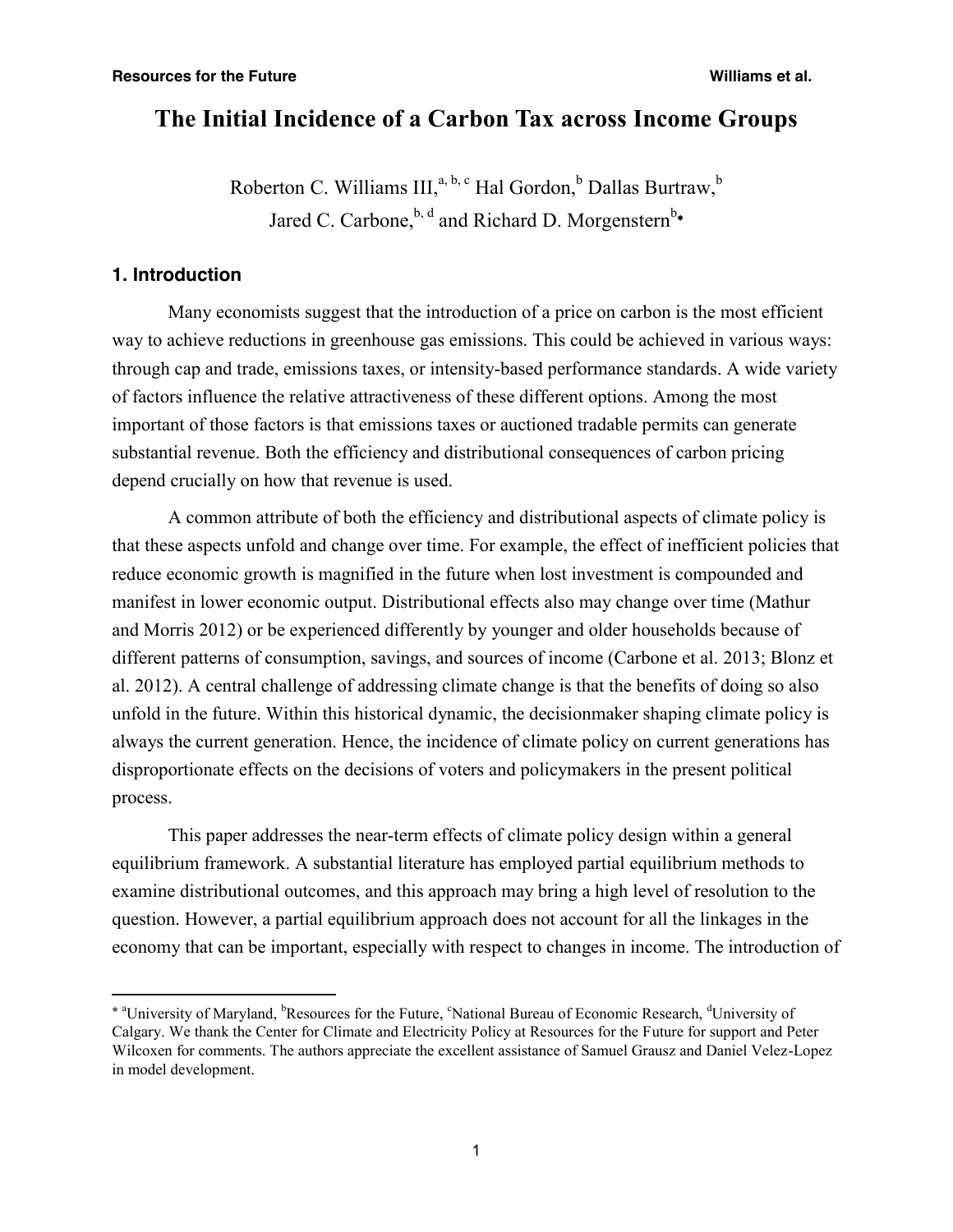a price on carbon leads to adjustments in energy, product, and factor markets, with implied changes in income. Recycling revenue from carbon policy can also dramatically affect incomes, and in a way that is not necessarily obvious ex ante (e.g., the incidence of using carbon revenue to cut labor taxes is not just on labor).

To simultaneously achieve dynamic and general equilibrium consistency with detailed resolution including a measure of incidence before the new equilibrium is achieved, we link two new models of the US economy. One is a dynamic overlapping generation (OLG) general equilibrium model that solves over a long time horizon. The second is a microsimulation model of incidence that refracts changes in national income onto households according to income groups based on idiosyncratic patterns in expenditure and income.

This model linkage provides key advantages in this context. Because the OLG model is a dynamic general equilibrium model, it can estimate changes in incomes resulting from a carbon pricing (and from recycling the resulting carbon tax revenue) and can pick up interactions between the policy changes and preexisting tax distortions. And the OLG structure represents effects on capital more realistically than other commonly used approaches (such as infinitely lived agents). Linking to the detailed incidence model provides a tight connection to the underlying data on income and expenditure patterns across income groups and allows us to see distributional effects across income groups. To our knowledge, our work is the first to link an OLG model to a separate incidence model in order to examine the distributional effects of environmental taxation.

We use this framework to compare three policy approaches to the use of revenue that would be raised with a carbon tax. One approach uses the revenue to reduce the tax on capital income, a second approach would reduce the tax on labor income, and the third would deliver rebates lump-sum across the economy. These policies achieve quite similar outcomes with respect to emissions, but they vary somewhat into the future because of the different growth paths that emerge over time because of changes in savings and investment.

We evaluate the outcome in the first year of the climate policy, and we find the policies have disparate effects on households. Directing revenue to reduce the capital income tax has the least effect on economic well-being, but it is a regressive approach that yields a wide distribution of outcomes across income quintiles. The lump-sum rebate is a progressive approach that benefits a majority of households; however, it is the most expensive policy from the perspective of overall cost. Using revenue to reduce labor taxes lies in the middle with respect to preferences, usually the second pick when viewed from the impact across the income spectrum.

2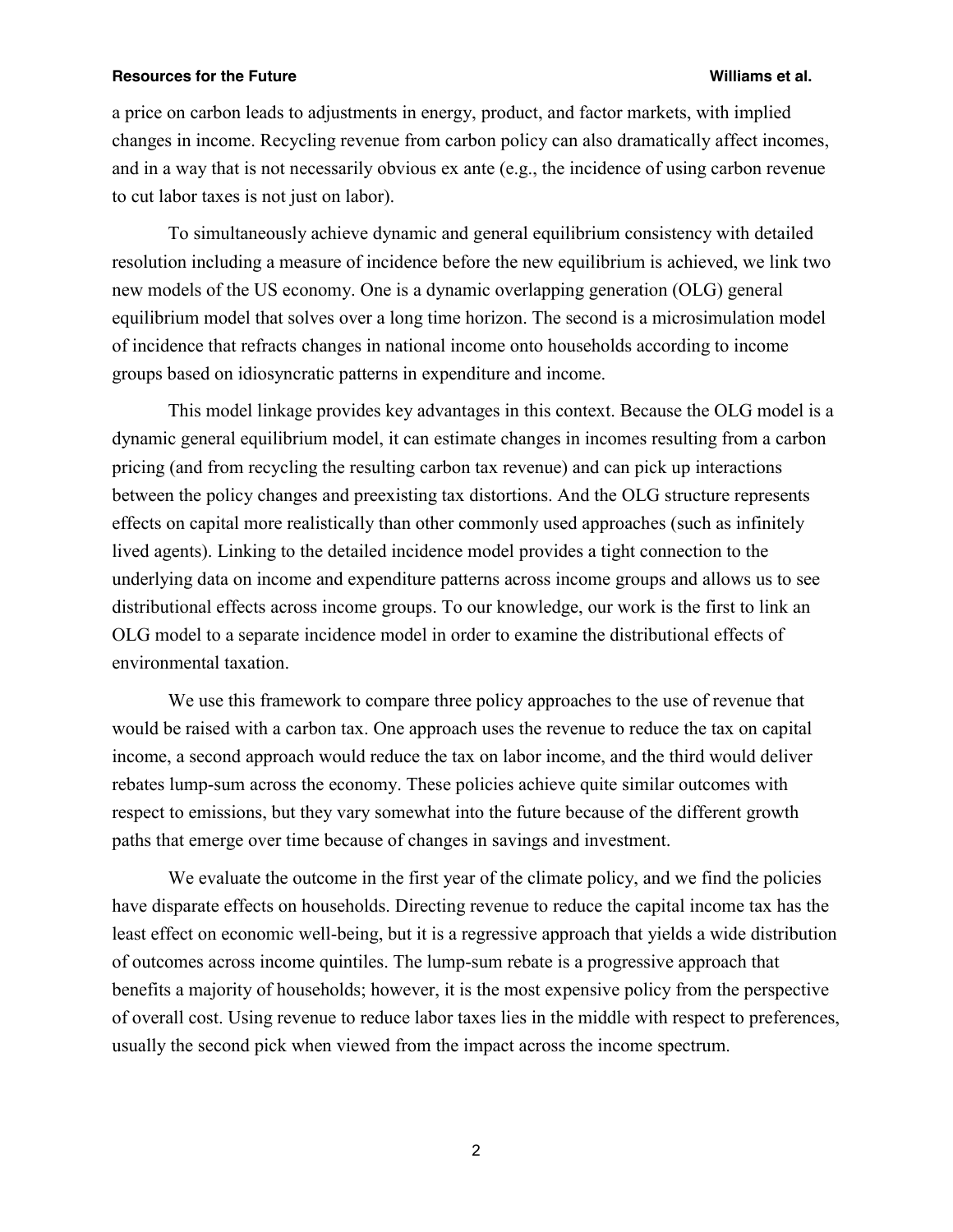### **2. Literature**

Government analysis of carbon pricing during the debate for H.R. 2454 (Waxman-Markey) studied many features of the policy, such as directing some allowance value directly to households or local distribution companies, allocation to trade exposed industries, and funding for various specific projects. The Congressional Budget Office (CBO 2009) found the cost per household would vary greatly, with lowest-income households seeing a net benefit and highestincome households a net cost. Middle-income households would have incurred the most significant cost as a percentage of income. In contrast, the Environmental Protection Agency (EPA 2009) and Energy Information Administration (EIA 2009) did not look at distribution but did illustrate how the change in cost of various goods and services hinges on how allowance value is allocated.

Academic studies also generally find the distributional impact of energy and environmental taxes and regulations is regressive when analyzed on the basis of annual household income because poor households spend a greater fraction of their income on energy than do wealthy households.1 This result still holds but is reduced when models account for the effects of a carbon tax on prices of nonenergy goods (Hassett et al. 2009; Grainger and Kolstad 2010).

Most studies of the incidence of carbon pricing do not account for changes in income caused by carbon pricing. Computable general equilibrium (CGE) modeling addresses that problem, picking up effects on income and interactions between markets. For example, Rausch et al. (2011) use a CGE model to show that a portion of costs is borne by the owners of resources and capital, which lessens the regressivity of the policy. The interaction between climate policy and preexisting distortionary taxes is particularly important and tends to increase overall costs (Parry et al. 1999). Many of these CGE models are static and thus can model only a long-run equilibrium, not the transition to that equilibrium.

Dynamic CGE models can look at that transition and generally provide a more realistic treatment of effects on capital. But because of computational complexity, dynamic CGE models nearly always model only a single representative agent and thus cannot examine distributional effects. A handful of dynamic models include multiple agents (e.g., Jorgenson et al. 2012) and thus can examine distributional effects, but this typically requires strong assumptions about agents' preferences in order to make the problem computationally tractable.

 <sup>1</sup> Parry et al. (2007) and Morris and Munnings (2013) provide reviews of the literature.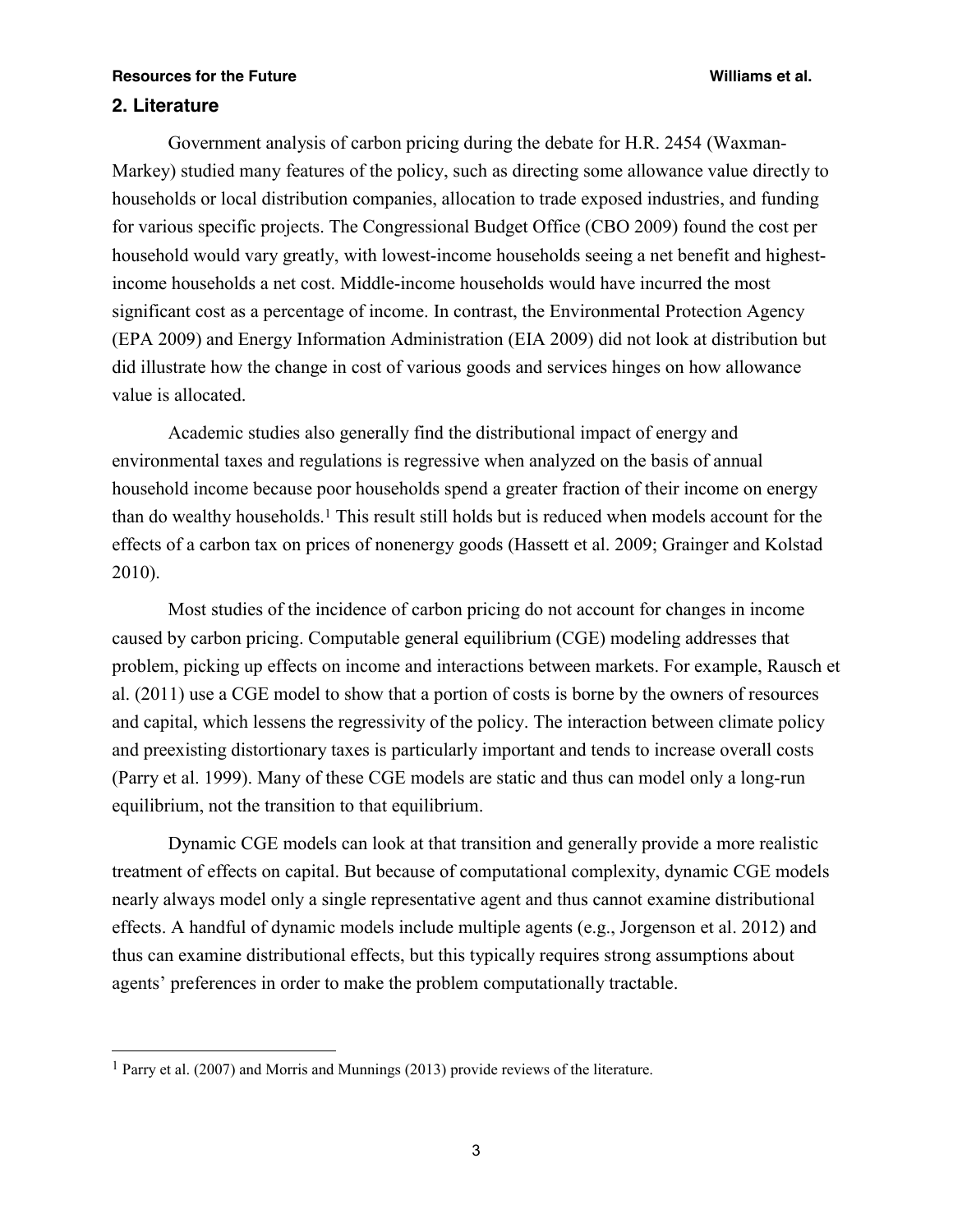The literature also shows the impact is affected by the use of the revenues (Burtraw et al. 2009). For example, giving the carbon asset value to industry, based on output, emissions, or some other measure, is generally inefficient and regressive, as the value flows to shareholders who are predominantly in higher-income households. Using the asset value to cut income taxes can improve the overall efficiency but also is regressive, although reducing payroll taxes would be less so. Lump-sum, per capita redistribution of asset value has a progressive effect, benefiting low-income households relatively more than higher-income households (Boyce and Riddle 2007). However, this forgoes the efficiency advantage of using revenue to reduce preexisting taxes (Dinan and Rogers 2002; Metcalf 2009; Parry and Williams 2010).

#### **3. Policies**

This paper looks at three different policy cases built around a carbon tax of \$30 per ton of  $CO<sub>2</sub>$  (in 2012\$), beginning in 2015 (and not anticipated prior to that date) and held constant (in real terms) thereafter. The tax applies to all fossil fuel–related  $CO<sub>2</sub>$  emissions.<sup>2</sup>

The difference across the three policy cases is how the carbon tax revenue is used. Each of the first two cases uses the revenue to finance cuts in preexisting distortionary taxes, with one case focusing on capital tax cuts and the other on labor tax cuts. In each case, the cuts are assumed to be structured so that the percentage-point cut in the effective marginal tax rate (on all capital income in the capital tax recycling case, and on all labor income in the labor tax recycling case) is constant across income levels (which implies that all income groups get the same percentage-point cut in both marginal and average tax rates).3 In each case, this is a onetime, permanent, unanticipated cut in the relevant tax, starting at the same time as the carbon tax.

In the third case, revenue from the carbon tax is used to provide a tax-free, lump-sum annual "rebate" payment to households, with each individual (regardless of age) receiving the same dollar amount. This rebate begins at the same time as the carbon tax, and the rebate amount remains constant (in real terms) over time and is not taxable income.

<sup>&</sup>lt;sup>2</sup> This would be most easily implemented via an upstream tax on the carbon content of all fossil fuels. It could also be implemented as a downstream tax, which would be equivalent in our model, as long as the downstream tax covers all emitters.

<sup>&</sup>lt;sup>3</sup> The easiest way to implement such an across-the-board tax cut for labor income would be to cut the payroll tax rate (and more specifically, the Medicare portion of the payroll tax, which applies to nearly all workers and has no income cap) and replace the lost payroll tax revenue with revenue from the carbon tax. Implementing an across-theboard cut for capital income would be more difficult, because not all capital income recipients file income tax returns (and there is no analogue to the payroll tax for capital income).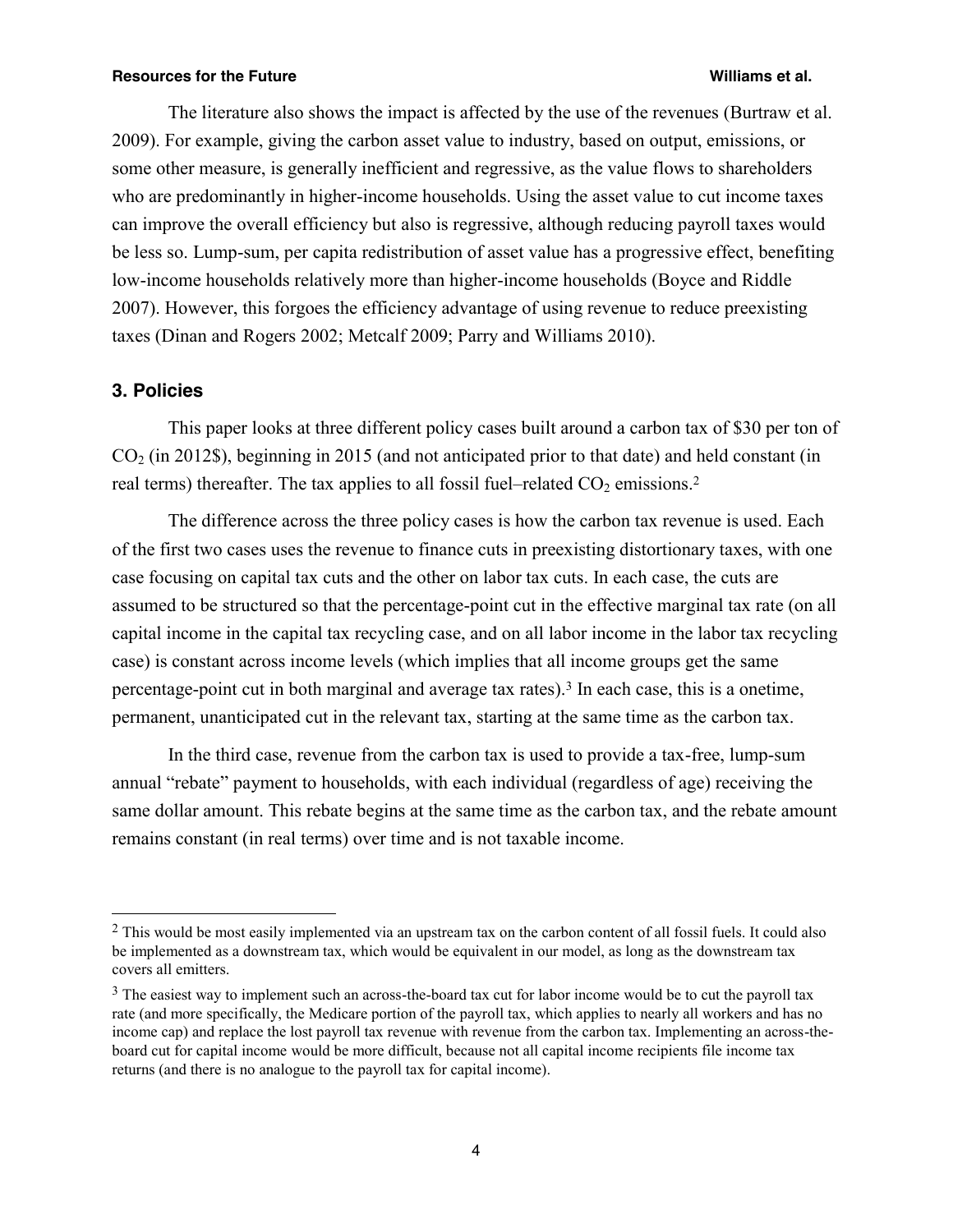In each case, we keep the long-term level of government debt (i.e., the real value of government debt over 100 years) and the cumulative net present value of real government services and real government transfers (other than the policy rebate, if any) the same as in the benchmark (i.e., no policy change) case. Note that this means the time paths of real deficits, transfers, and services may change slightly from the benchmark case, but that the present value of those changes must net out to zero.4 In the two tax-swap cases, we set the size of the tax cuts for capital or labor income to achieve that level of long-run debt, taking the carbon tax revenue into account. In the rebate case, we return the entire gross revenue from the tax via the rebate and proportionally adjust other taxes in the model to achieve that level of long-run debt.

By holding the carbon tax rate constant over time, these simulations differ from most policy proposals for a carbon tax, which typically involve a tax rate that rises over time (at a rate faster than inflation). We do this for simplicity: it is easier to understand and to explain the effects of a constant carbon tax rate than the effects of a carbon tax rate that changes over time. Similarly, many proposals would announce the carbon tax before it is imposed, so that the economy has some time to adjust before the policy takes effect.5 Again, for simplicity, we assume that the entire policy change is implemented immediately, without any preannouncement.

#### **4. Model**

The modeling framework involves the calculation of an intertemporal general equilibrium with overlapping generations and perfect foresight. Results from this equilibrium are refracted onto state-level and income-level subgroups of the population using a microsimulation model.

### *4.1. General Equilibrium Modeling*

The general equilibrium modeling uses a dynamic overlapping generation (OLG) model of the US economy. That model was first developed in Carbone et al. (2013). For full detail on the model, see that paper. We provide a brief overview here.

The model, which describes how the US economy evolves over time, combines two key components: overlapping generations (important for modeling the dynamics of growth and

 <sup>4</sup> Indexing transfers for inflation would imply holding real transfers constant in each period, not just in net present value. Several papers have shown that indexing of existing transfer programs substantially reduces the regressivity of carbon pricing (e.g., Parry and Williams 2010; Blonz et al. 2012; Dinan 2012; Fullerton et al. 2012).

<sup>5</sup> However, Williams (2012) suggests that it is more efficient not to preannounce environmental policy.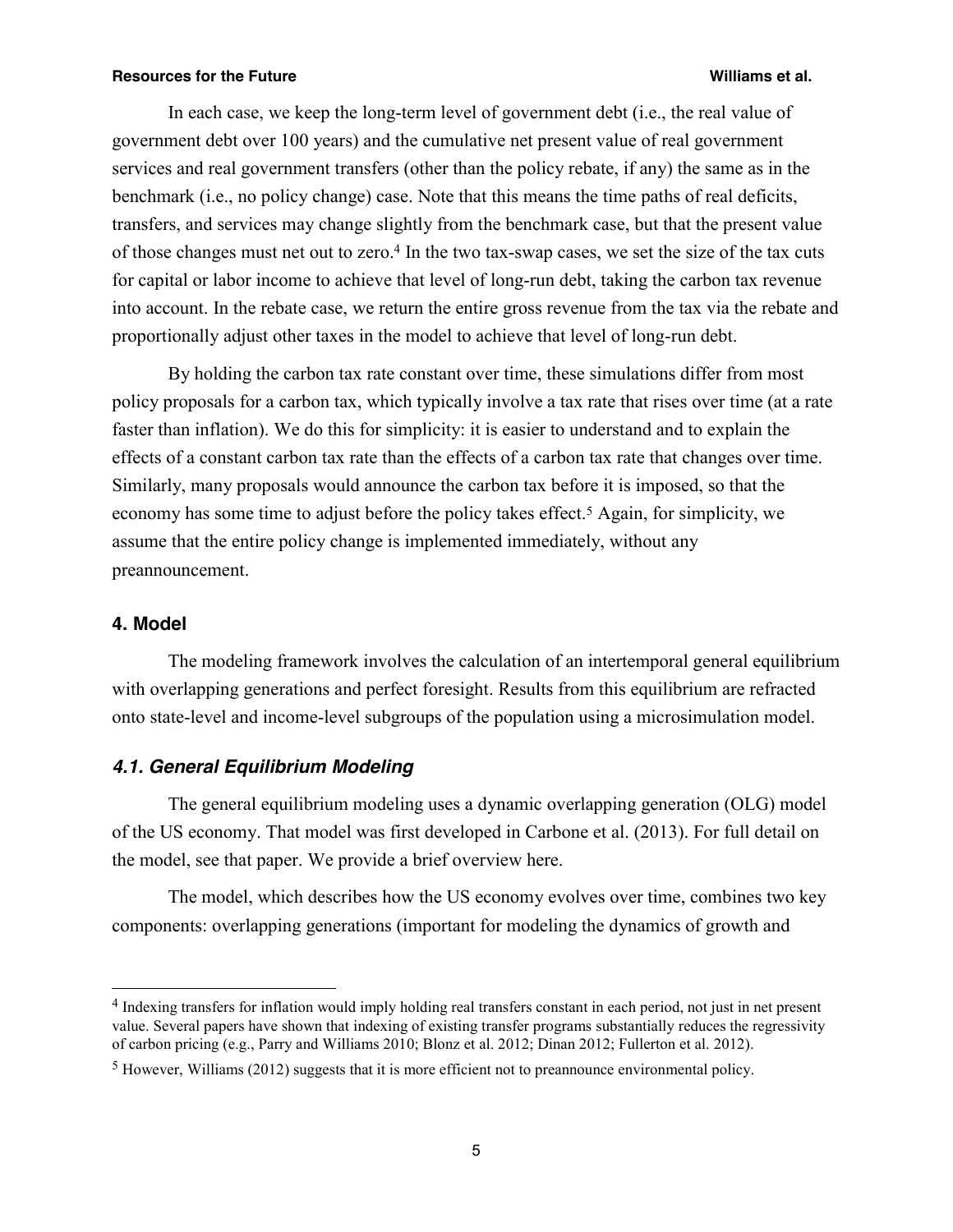decision-making over time) and multisector production (important for modeling trade-offs across different industries). Following the standard overlapping-generations approach, the model introduces a new generation in each 5-year model period, which makes life-cycle consumption and savings decisions for its 55-year economic lifetime,<sup>6</sup> and then exits the model. Thus, at any point in time, there are 11 active generations at different stages of the life cycle. Each generation is modeled as a single representative household. Those representative households are scaled such that each generation represents a larger number of people than the previous generation, based on a constant exogenous population growth rate of 1 percent.

Each of the representative households derives income from labor, capital, natural resources, and government transfers. Each household makes savings, consumption, and laborsupply decisions in order to maximize the discounted sum of utility over its lifespan, subject to its budget constraint. Household utility in any given period is a constant-elasticity-of-substitution (CES) function of consumption  $(c_g)$  and leisure  $(l_g)$ .

Aggregate household choices determine the levels of national income, consumption, saving, and investment in the economy, which, in turn, determine how the aggregate capital stock and the economy grow over time.

Production occurs in 19 competitive, constant-returns-to-scale industries (listed in Table 1). Of these, 16 are intermediate goods: 15 energy and energy-intensive industries (those most directly affected by a carbon tax) that are taken directly from the disaggregated Global Trade Analysis Project (GTAP) 7.1 dataset, and a 16th that is a composite of all other intermediate goods. The remaining 3 industries produce government services, an investment good, and a household consumption good.7

 <sup>6</sup> This 55-year period is meant to approximate the typical time from first entry into the labor force until death.

<sup>7</sup> Note that this is equivalent to having government and households directly purchase the "intermediate" goods (and indeed, when we decompose incidence by income and geography, we take account of different patterns of consumption good purchases across income groups and states).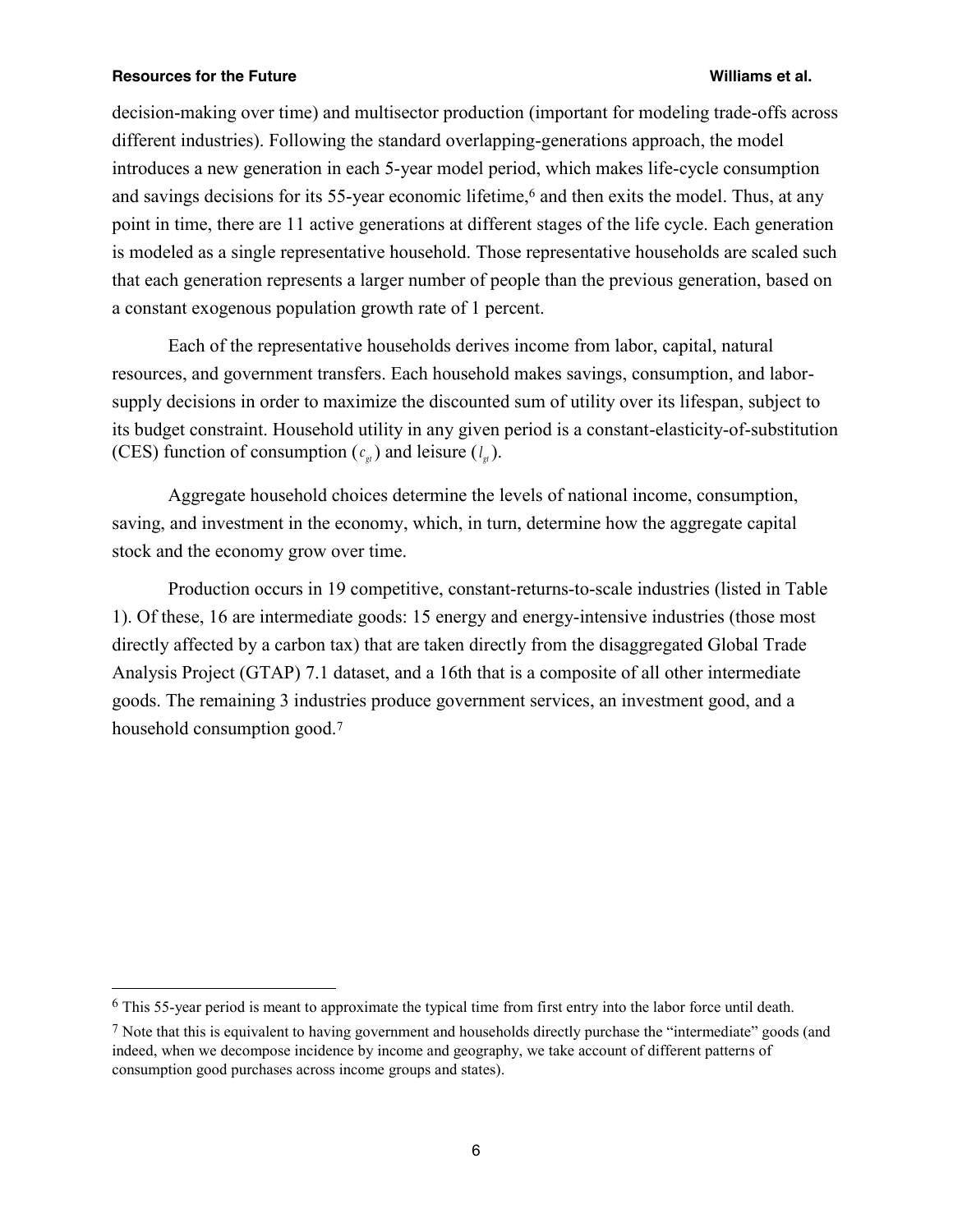| Energy                           | Coal (COA); Crude oil (CRU); Natural gas (GAS); Refined petroleum<br>and coal (OIL); Electricity (ELE)                                                                                                                                                                             |
|----------------------------------|------------------------------------------------------------------------------------------------------------------------------------------------------------------------------------------------------------------------------------------------------------------------------------|
| Energy- and trade-intensive      | Paper, pulp, print (PPP); Chemical, rubber, plastic products (CRP); Iron<br>and steel (I S); Non-ferrous metal (NFM); Non-metallic mineral (NMM);<br>Machinery and equipment (OME); Plant-based fibers (PFB); Water<br>transport (WTP); Air transport (ATP); Other transport (OTP) |
| Rest of industry and<br>services | (Y)                                                                                                                                                                                                                                                                                |

#### **Table 1. Model Sectors in the GEOLG Model (with three-letter GTAP code)**

Firms in each industry combine basic factors of production (physical capital, labor, and natural resources) with intermediate inputs. Each industry has a nested CES production function, with the nesting implying that substitution among energy goods is easier than substitution between energy and other inputs. We assume a constant, exogenous 2 percent rate of laboraugmenting technological change in every industry. Goods can also be imported or exported. We assume international prices are fixed (i.e., a small open economy assumption) and that domestic and international varieties of each good are imperfect substitutes for each other.

The model also includes a representation of government taxes, spending, and transfers. This government sector represents an aggregate of federal, state, and local governments. The government has taxes on labor income (representing federal and state income taxes on labor income, plus social security payroll taxes), capital income (federal and state corporate income taxes and personal income taxes on capital income), consumption spending (primarily state sales taxes), and carbon emissions (with the carbon tax initially set to zero).

Tax revenue finances government services and transfer payments to households. In the benchmark case (i.e., the case without any policy changes), spending on government services and on transfer payments grows over time at the same rate as GDP. Each policy case we consider keeps the levels of government services and transfer payments constant in total real net present value over the 100-year period, by making the same nominal percentage adjustment in every year. This implies small year-to-year changes in real government services and transfers, but those changes net out to zero over the 100-year period.

The government may run a deficit or surplus in any given time period. In the benchmark case, the government runs a persistent budget deficit of approximately 3 percent of GDP forever (based on long-term budget projections from the Congressional Budget Office (2012)). This implies an ever-increasing level of national debt. Each policy case we consider may have

7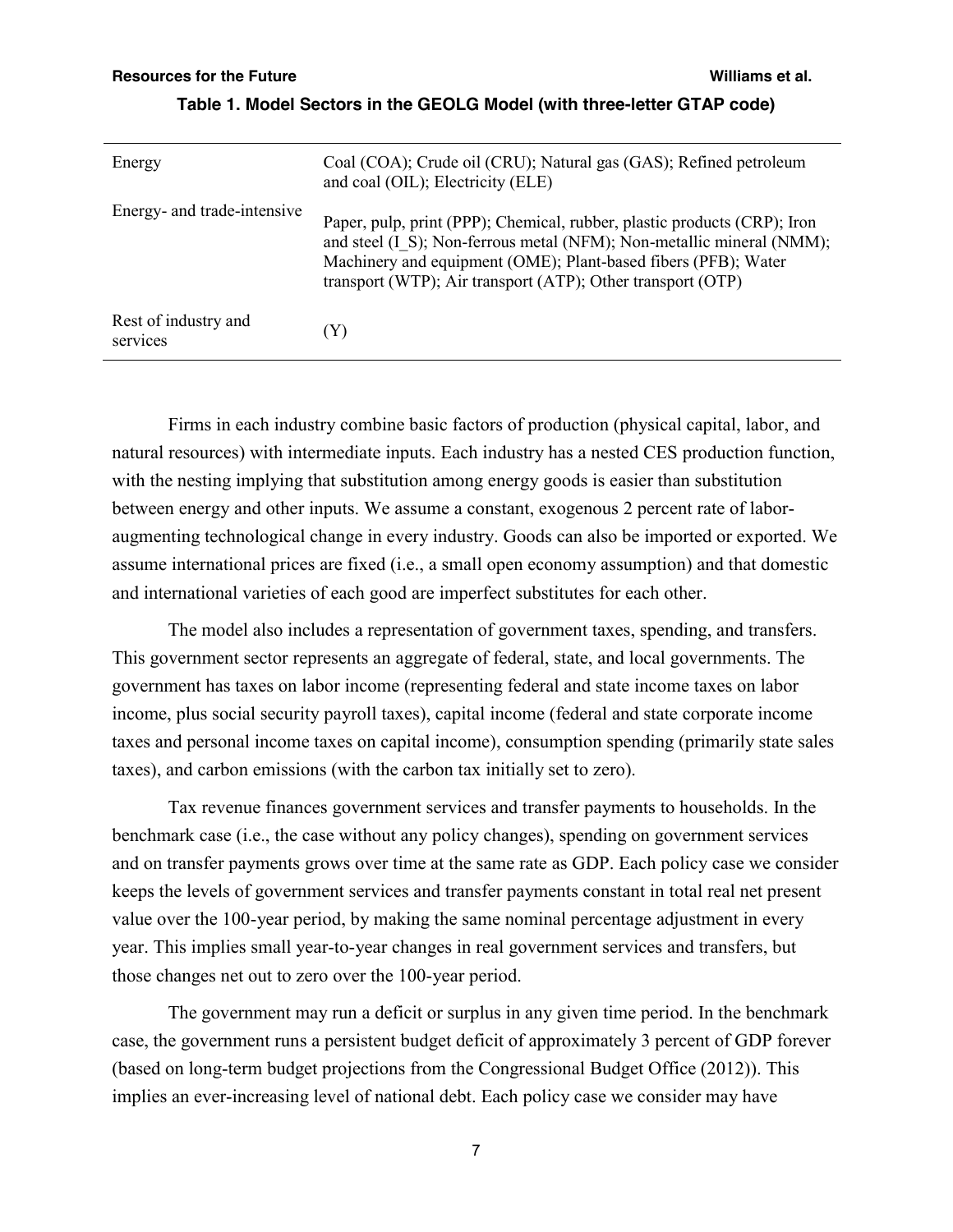changes in budget deficits in the short run but keeps that long-run path of national debt the same as in the benchmark case.

### *4.2. Decomposition of Incidence by Commodity and Income Source*

The OLG model estimates the aggregate price and quantity changes caused by a policy and the welfare effects on different generations. The incidence model refracts that national result onto the distribution of households across income groups. Changes to welfare due to the policy can be decomposed according to changes in welfare stemming from changes in the price and quantity of commodities (which we approximate using consumer surplus) and welfare changes stemming from changes in income (which we approximate using producer surplus).<sup>8</sup> The general equilibrium results from the OLG model provide the following:

- 1. In the benchmark (no policy) case, expenditures  $(x_i)$  for 17 commodity goods ( i) and incomes  $(y_i)$  from 8 income sources (*i*), for each time period.
- 2. In each policy case, the percent change in price and quantity for each of these commodities and income sources. For government transfers and the potential rebate under a carbon tax, the model provides the absolute change in income.

The equilibrium representation of changes to consumer surplus for a given commodity *i*  is illustrated in the first panel in Figure 1. Assuming the demand curve is linear in the relevant range of changes in price and quantity, the change in consumer surplus in Figure 1, ⊿ADE − ⊿ABC, would be calculated as

(1) 
$$
\Delta cs_i = -\left(1 + \frac{\Delta q_i}{q_i} \times \frac{1}{2}\right) \times \frac{\Delta p_i}{p_i} \times x_i
$$

A partial equilibrium demand curve holds the prices of other goods and sources of income constant. Thus a consumer surplus calculation based on such a demand curve would omit the welfare implications of interactions between price changes for different goods or between price changes and income changes. However, we take the quantity changes from the OLG model equilibrium results. Thus the consumer surplus calculation for good *i* implicitly accounts for all of the interactions between the effects of the price change for good *i* and changes in income and in the prices of other goods.

 <sup>8</sup> These represent very close approximations: in each policy case, summing producer and consumer surplus changes for the whole economy yields a result that is nearly identical to the sum of equivalent variations across the representative households in the OLG model.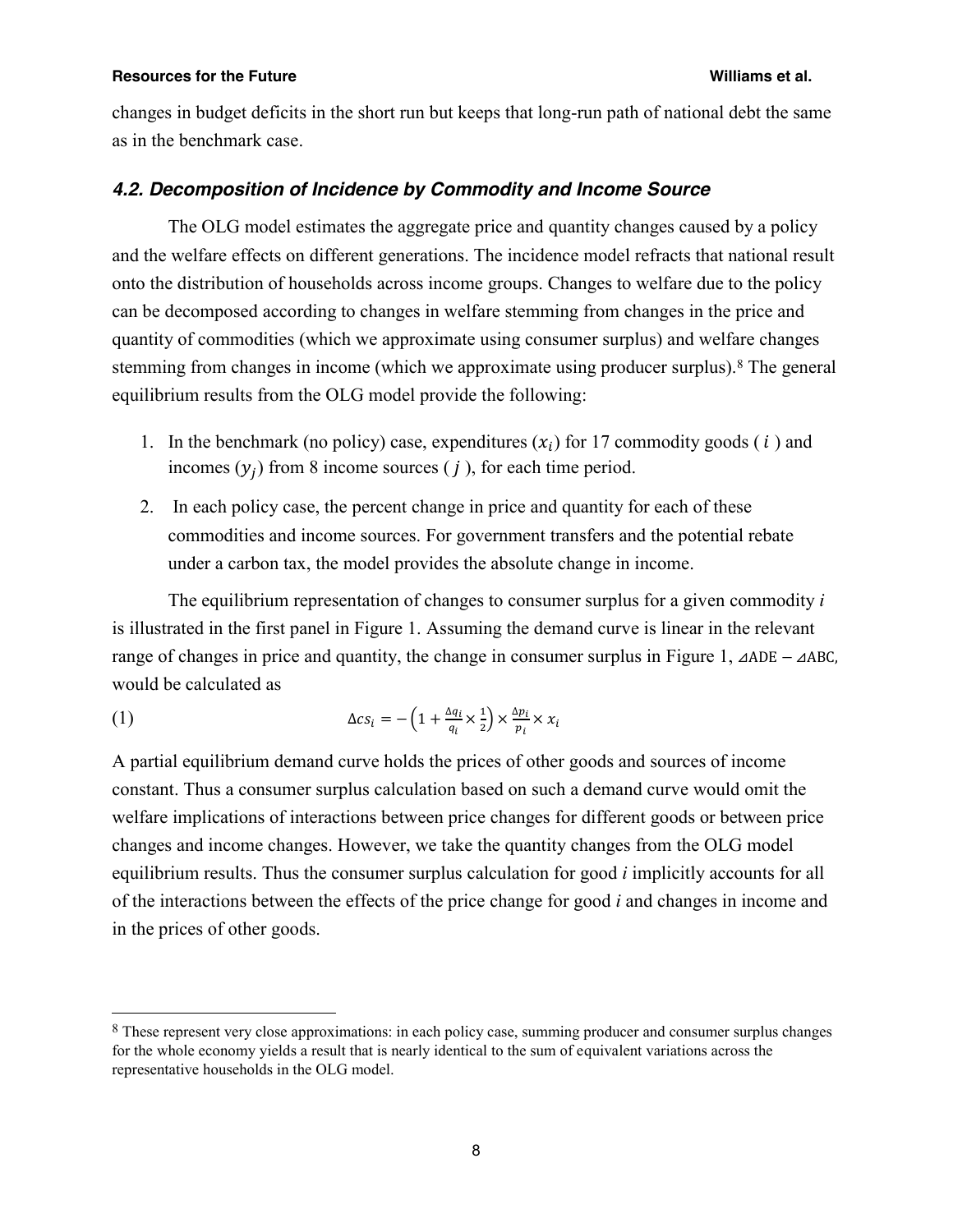

**Figure 1. Changes in Consumer and Producer Surplus**

Analogously, the equilibrium representation of changes to producer surplus for a given income source *j* is illustrated in the second panel in Figure 1. Assuming the supply curve is linear in the relevant range of changes in price and quantity, the change in producer surplus for each income source, ⊿ADE − ⊿ABC, would be calculated as

(2) 
$$
\Delta ps_j = \left(1 + \frac{\Delta q_j}{q_j} \times \frac{1}{2}\right) \times \frac{\Delta p_j}{p_j} \times y_j
$$

As with the consumer surplus calculation, the producer surplus calculation takes quantity changes from the OLG model equilibrium and thus implicitly accounts for interactions between different prices.

The quantity of natural resources is exogenously fixed in the model, and thus there is no quantity change for natural resource income. Two sources of income, government transfers and potential rebates from a carbon tax, have no marginal cost schedule and no change in price, and thus the change in "producer surplus" for that income source is simply equal to the change in income from that source.

Incidence is calculated as the sum of the changes in consumer and producer surplus:

$$
\Delta W = \sum \Delta c s_i + \sum \Delta p s_j
$$

#### *4.3. Calculating Welfare Effects Caused by Changes in Consumer Good Prices*

We index changes in welfare,  $\Delta W^k$ , where k is an index of income quintiles. For all goods, we assume that changes to prices and quantities due to the policy are constant across income quintiles. However, the initial level of expenditures of each commodity and income by source is different ( $x_i^k$  and  $y_j^k$ ). Using the changes to consumer and producer surplus indicated previously, we apply the following equations to predict welfare changes across income groups: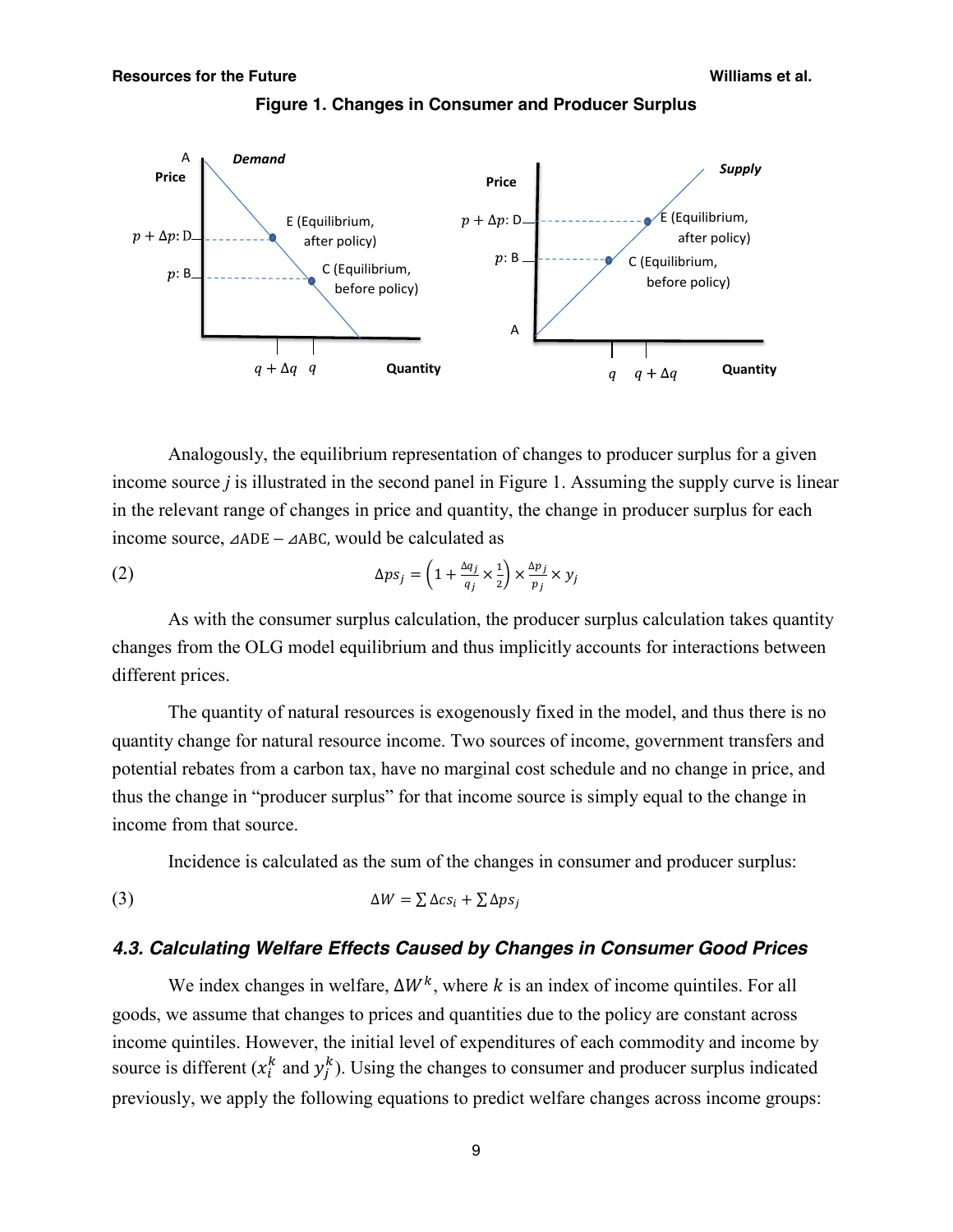(4) 
$$
\Delta cs_i^k = \Delta cs_i \times \frac{x_i^k}{x_i} \text{ and } \Delta ps_j^k = \Delta ps_j \times \frac{y_j^k}{y_j}.
$$

Incidence is written:

(5) 
$$
\Delta W^k = \sum_i \Delta c s_i^k + \sum_j \Delta p s_j^k
$$

Data needed from outside the OLG model are the percentage of expenditures and income by quintile  $\left(\frac{x_i^k}{x_i}\right)$  $\frac{x_i^k}{x_i}$  and  $\frac{y_j^k}{y_j}$  $\frac{y_j}{y_j}$ ).

The OLG model provides price and quantity changes (from which consumer surplus changes are calculated) for 17 commodities  $(i)$ , which are higher-level categorizations of the 57 commodity sectors in the GTAP database and do not represent final consumption goods. We use a transformation matrix (Elliott and Fullerton 2014) to match consumption goods to the commodity goods in the Bureau of Economic Analysis's (BEA) personal consumption expenditures (PCE) categories. For example, ferrous metal is a commodity that corresponds to the consumption goods furnishings, appliances, and autos.

To represent expenditure across income quintiles, we use the Consumer Expenditure Survey (CEX) conducted by the Bureau of Labor Statistics (BLS), which is a quarterly survey of randomly sampled households from 91 geographically contiguous primary sampling areas across the United States. The CEX also includes data on household income, and income quintiles are determined by calculating individual income as household income divided by the square root of the number of members of the household, and then creating five groups with an equal number of individuals. Goods are organized by Universal Classification Code (UCC) in the CEX data, which are transformed into PCE categories to be comparable to the data from the OLG model data that have also been transformed into PCE categories. We describe the proportion of spending across UCC consumption goods *u* and income quintiles *k* as  $\frac{\tilde{x}_u^k}{s}$  $\frac{\lambda u}{\tilde{x}_u}$  .

#### *4.4. Calculating Effects on Household Income*

There are seven income goods in the OLG model: five sources of asset income (including capital and multiple types of natural resources), plus transfers and labor. We assume that the mix of the five sources of asset income is constant across households, as most of these assets are held as securities in diverse portfolios. Consequently, we use estimates of the proportion of income by three sources: capital, transfers, and labor. The price changes for income sources from the OLG model are tax-inclusive (e.g., the price change for labor is the change in the after-tax wage from the OLG model equilibrium). But we allocate this across households based on pretax income shares (thus implicitly assuming that any tax rate change is an equal percentage-point tax rate change at all income levels).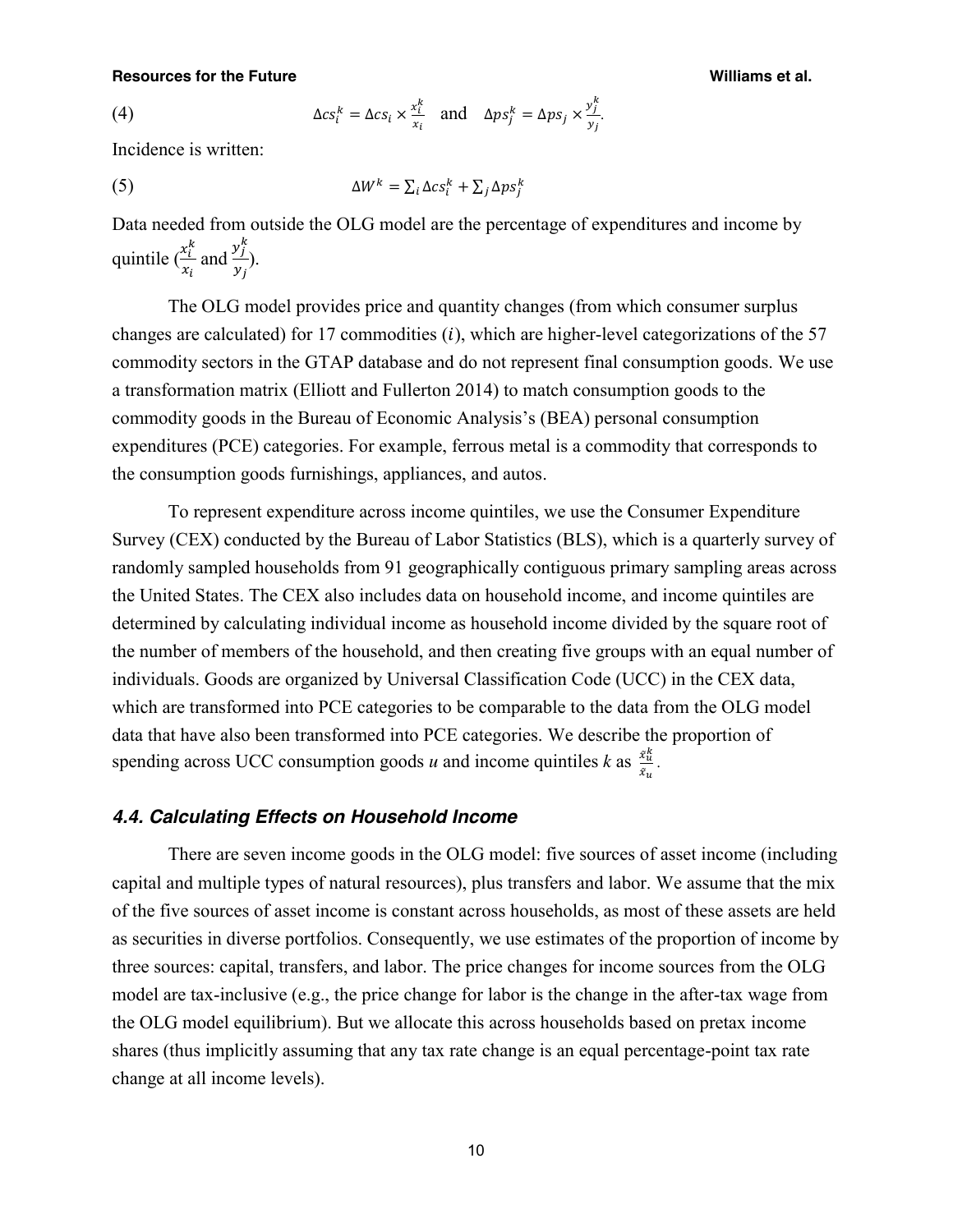To develop estimates of income by quintile, we rely on CBO, which provides annual estimates in *The Distribution of Household Income and Federal Taxes.* These estimates are built on one administrative record, the Internal Revenue Service's Statistics of Income (SOI), and one survey, the Census Bureau's Current Population Survey (CPS). The SOI does not record information from low-income households (who do not pay federal income taxes), and the CPS underreports income from capital (which is often the case in self-reported surveys) and lacks information on high-income households, so the CBO estimates attempt to correct for these factors. CBO provides before-tax income estimates by quintile (calculated in the same way we calculate quintiles in the CEX data) for labor and transfer income. We sum CBO estimates for 2010 of capital gains, business income, capital income, and other income (which is mostly retirement income) by quintile to create our capital income estimates. The change in producer surplus across quintiles is calculated that  $\Delta ps_j^k = \Delta ps_j \times \frac{\bar{g}_j^k}{\bar{s}_j}$ .  $\frac{y_j}{\bar{y}_j}$ , where  $\bar{\bar{y}}_j = \sum_j \bar{\bar{y}}_j^k$ .

#### **5. Results across Income Groups**

The results from the OLG model describe an intertemporal equilibrium affecting overlapping generations. But the focus here is on the short-run effect of the policy—that is, how households are affected by the immediate, short-term effects of the policy on prices, wages, and returns to capital. However, note that those immediate effects come from the intertemporal equilibrium (and implicitly anticipate changes that will occur in the future).

All of the results we report omit the environmental benefits from the carbon tax stemming from reduced emissions of greenhouse gases and changes in conventional air pollutants that occur. The reduction in emissions is very similar (though not identical) across the different policy cases, so not accounting for benefits will not significantly affect the relative attractiveness of different policy options (either for the overall mean or for particular subgroups).

The normalization used in the CGE model implies that the price of the average consumer good remains constant. This normalization does not affect the incidence calculation (see Fullerton and Metcalf (2002) for discussion of price normalizations and tax incidence). It allows us to interpret the welfare changes in real terms; that is, all consumption good price changes should be interpreted as real price changes (i.e., price changes relative to the average consumer good), and income changes should be interpreted as changes in real after-tax wages, returns to capital, or government transfers.

Results are reported as the change in welfare measured in dollars per household. Table 2 provides an overview of effects on the mean household at the national level in the first year of the climate policy. In the case that recycles tax revenue to reduce the capital income tax, the cost is \$291, reducing the labor income tax yields a cost of \$407, and rebating the revenue in equal

11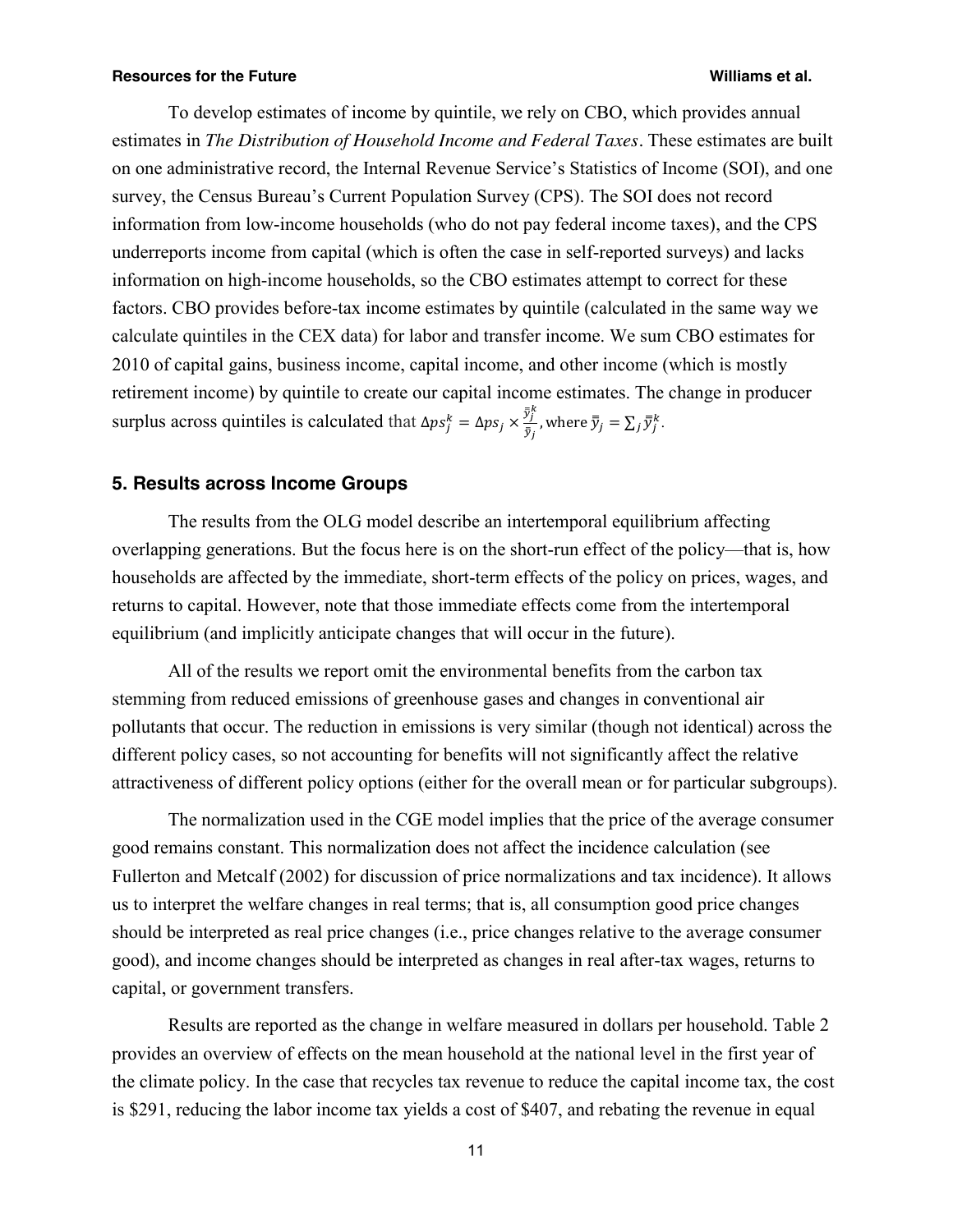(lump-sum) payments yields a cost of \$866, more than twice as much as labor tax recycling. This order is expected and generally agrees with what we know about tax efficiency. There is no policy that yields a "double dividend" for the mean household. In other words, ignoring the benefits from reduced carbon emissions, no policy is preferable to the status quo. Effects on the mean household overall differ substantially from effects on the mean of the middle (third) income quintile (which will approximate the median household overall). The order of preference is completely reversed for the middle quintile, compared with the mean. The effects on the middle-quintile household range from a cost of \$534 with a capital tax swap, to a cost of \$163 with a labor tax swap, to a gain of \$279 with rebates. The rebate policy is the best choice for the middle-quintile household, while it is the worst choice for the mean household. The labor income tax swap is the second choice for both the middle-quintile median and the mean household.

|                   | Middle quintile household (\$) |           |          | Mean household $(\$)$ |           |          |  |
|-------------------|--------------------------------|-----------|----------|-----------------------|-----------|----------|--|
|                   | Capital                        | Labor     | Lump-sum | Capital               | Labor     | Lump-sum |  |
|                   | recycling                      | recycling | rebate   | recycling             | recycling | rebate   |  |
| Energy goods      | $-521$                         | $-534$    | $-531$   | $-530$                | $-543$    | $-540$   |  |
| Electricity       | $-169$                         | $-174$    | $-166$   | $-175$                | $-180$    | $-172$   |  |
| Fuel oil & other  | $-30$                          | $-31$     | $-31$    | $-32$                 | $-33$     | $-34$    |  |
| Gasoline          | $-236$                         | $-242$    | $-248$   | $-233$                | $-239$    | $-245$   |  |
| Natural gas       | -86                            | $-87$     | $-86$    | $-90$                 | $-91$     | $-89$    |  |
| Other goods       | 476                            | 490       | 481      | 529                   | 543       | 539      |  |
| Sources of income | -489                           | $-120$    | 329      | $-290$                | $-406$    | $-865$   |  |
| Capital income    | 215                            | $-166$    | $-527$   | 556                   | $-429$    | $-1,361$ |  |
| Labor income      | $-448$                         | $-25$     | $-834$   | $-638$                | $-35$     | $-1,188$ |  |
| Rebate            | --                             | --        | 1,591    |                       | $- -$     | 1,603    |  |
| Transfer income   | $-257$                         | 71        | 99       | $-208$                | 58        | 80       |  |
| Total             | $-534$                         | $-163$    | 279      | $-291$                | $-407$    | -866     |  |

#### **Table 2. Change in Welfare by Household (2012\$)**

The policies do not vary substantially in their effect on welfare loss associated with direct energy goods. For both the middle-quintile and mean households, the spread is \$13. The biggest welfare loss among energy goods comes from gasoline consumption. On the other hand, the biggest difference across income groups stems from the effect on sources of income. This difference is in part because of the substantial difference between mean and median income (annual income for the mean household is \$127,591 compared with \$93,174 for the mean family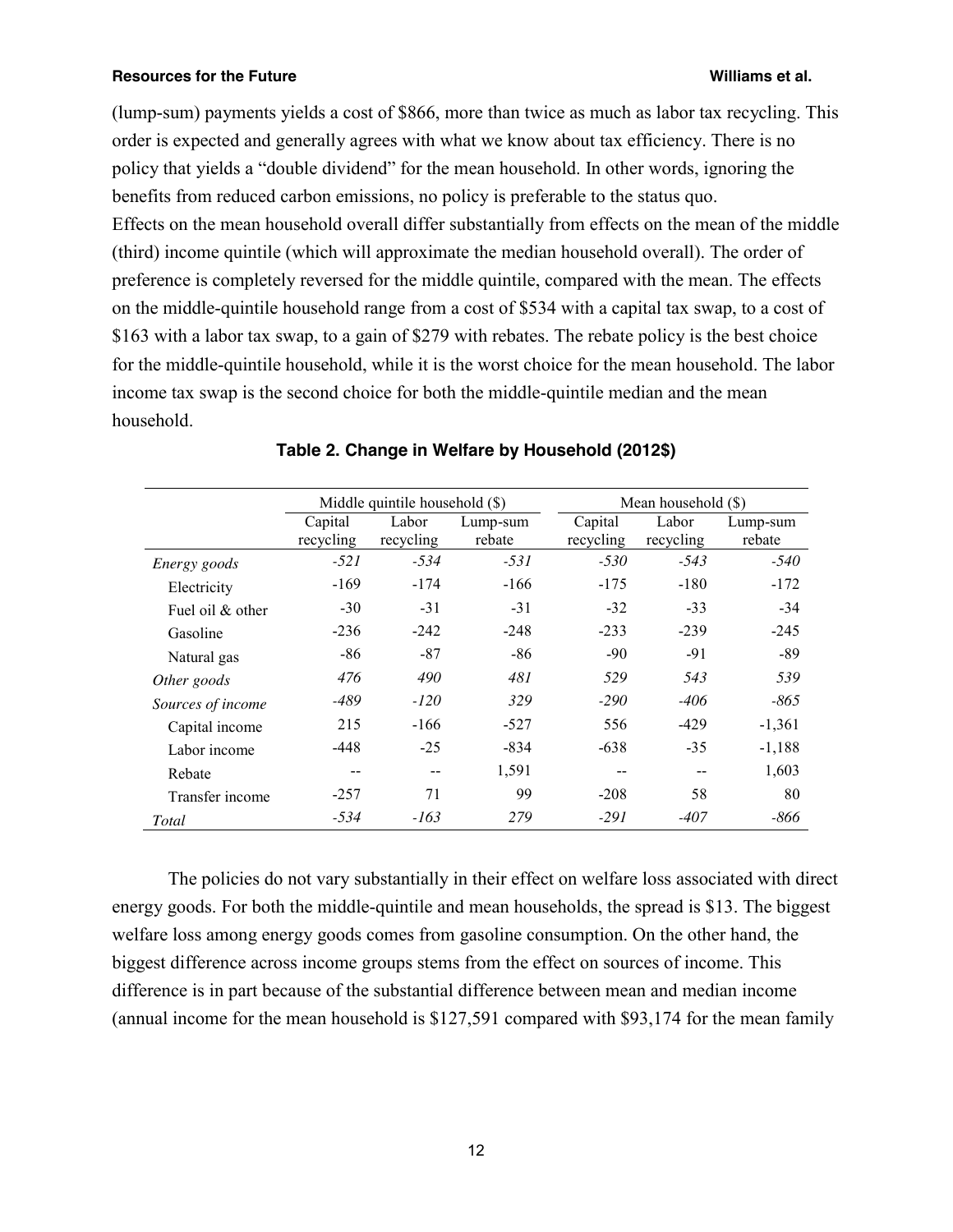in the middle-quintile<sup>9</sup>) and in part because of the difference in income sources (the mean household receives a substantially larger share of income from capital than does the middleincome household).

The welfare loss as a percentage of income across the income distribution is shown in the first panel of Figure 2; it is given in absolute terms (dollars per household) in the second panel. Three quintiles prefer the lump-sum rebate, and these households are strictly winners in this case. The only quintile that prefers the labor tax recycling case is the fourth quintile, although in no case does the fourth quintile strictly benefit (receive a double dividend). In general terms, the labor tax swap would be the second choice of all the quintiles except for the fourth, who prefer it most of all. The labor tax swap is never the least favorite recycling option for any income group. The only quintile that prefers the capital tax swap is the fifth quintile. Except for the difference between the lowest income quintile and the second-lowest quintile under the labor tax swap, the direction of changes in welfare aligns across all quintiles for all the policies. For example, under the capital tax swap, the welfare cost as a percentage of income is strictly decreasing with income and is least for the highest-income households, while for the labor tax swap and the lump-sum rebate, it is strictly increasing with income.

In percentage terms, the first panel of Figure 2 shows that a majority of the quintiles receive a double dividend in the lump-sum rebate case, the first quintile gains more than the fifth quintile loses, and the second quintile gains more than the fourth quintile loses. Nonetheless, the mean household experiences a loss in welfare, because 69.3 percent of income is concentrated in the top two quintiles.

We summarize the results with the observation that a policymaker would pick the lumpsum rebate if she cared most about what the majority would vote for or wanted to reduce inequality. The policymaker would pick the labor tax swap if she wanted to have the most even effect on all income quintiles or to avoid the worst-case scenario for each income quintile. The policymaker would pick the capital income tax swap if she cared most about total welfare.

 <sup>9</sup> Note that these are personal income figures, whereas readers may be more familiar with money income figures, which are substantially lower (e.g., median houshold money income in the American Community Survey in 2012 was \$51,371 (Census, 2013)). Personal income is a much more complete measure, including not only money income, but also income that doesn't come in the form of money, such as imputed rent (e.g., the value from living in a house you own, rather than having to pay rent), the value of employer-provided health insurance and retirement contributions, and a range of other non-money income sources (see Ruser et.al., 2004, for more detail). Thus, personal income provides a better measure of how well-off a household actually is.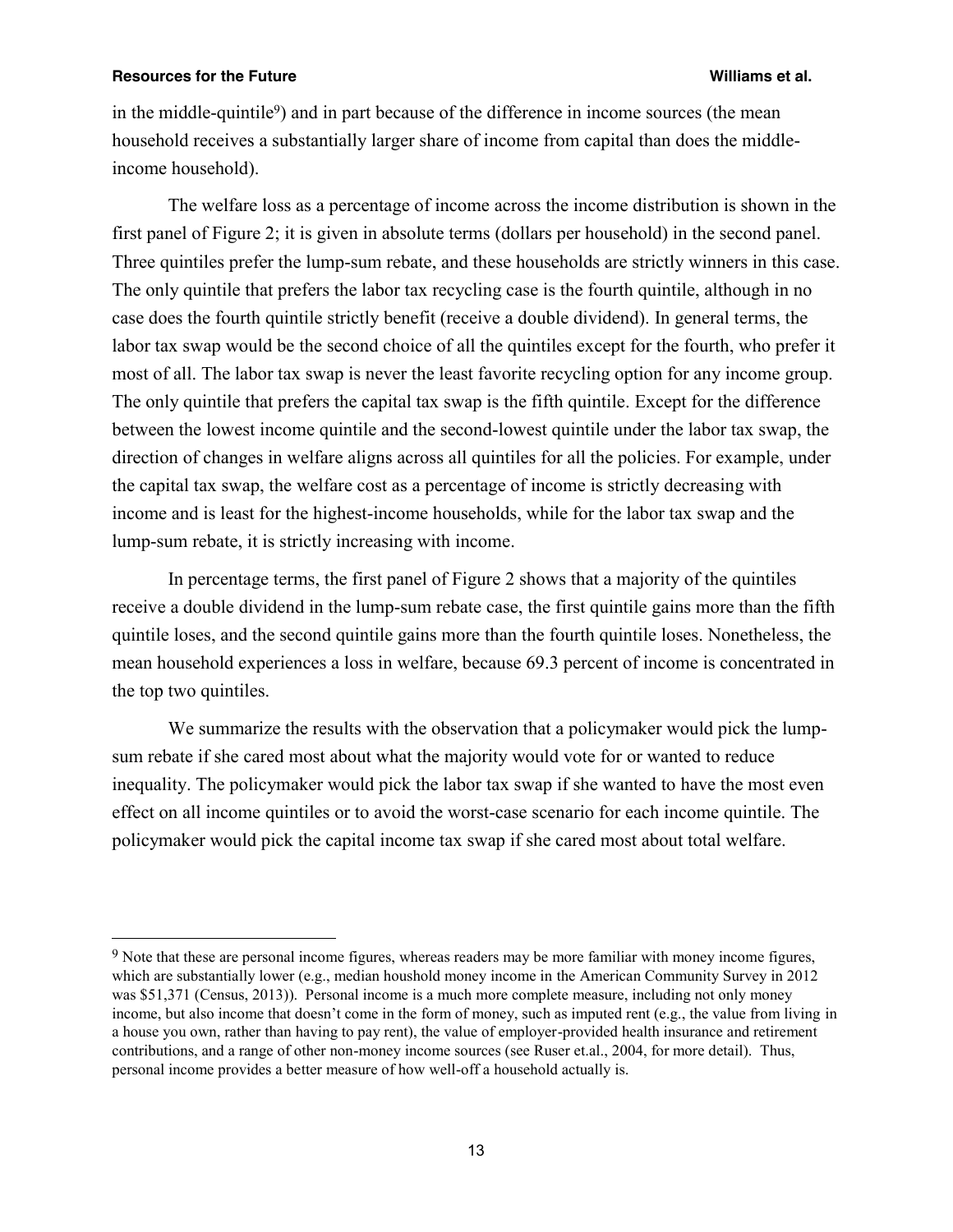The components of welfare loss across the income quintiles are evident in Table 3 as a percentage of income. The components are illustrated in Figure 3 for the mean household and the middle quintile (approximate median) household, where red bars represent losses and green bars represent gains to welfare. Similar effects are observed for direct energy goods and other consumer goods over the three policies. The impact as a percentage of income of changes in welfare associated with energy goods is regressive cost across quintiles, largely because expenditure on energy goods is relatively flat across quintiles, but the denominator, income, is not flat. The first five bars of welfare loss do not vary by policy for the mean and middle quintile households in Figure 3.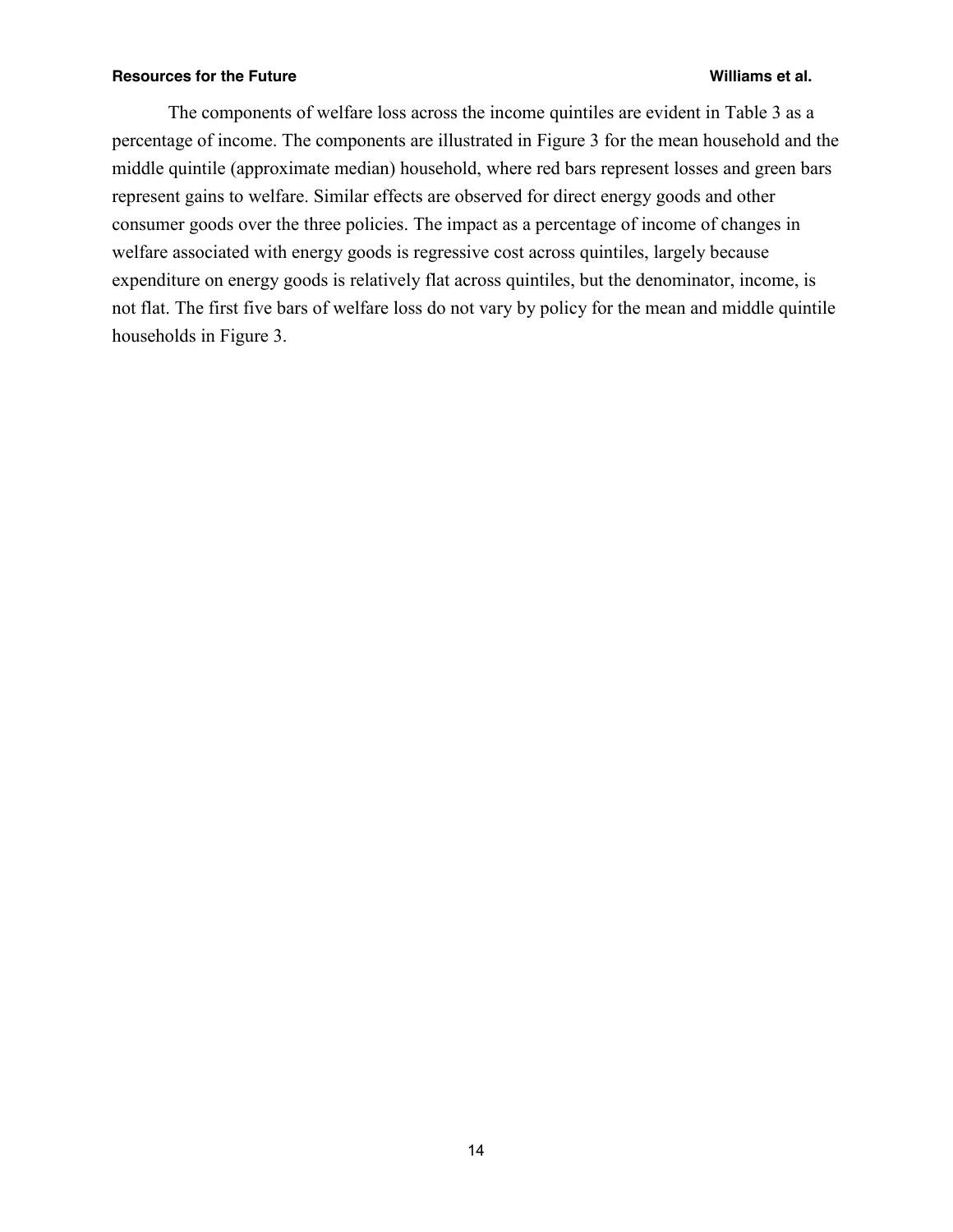

**Figure 2. Welfare Change per Household by Quintile**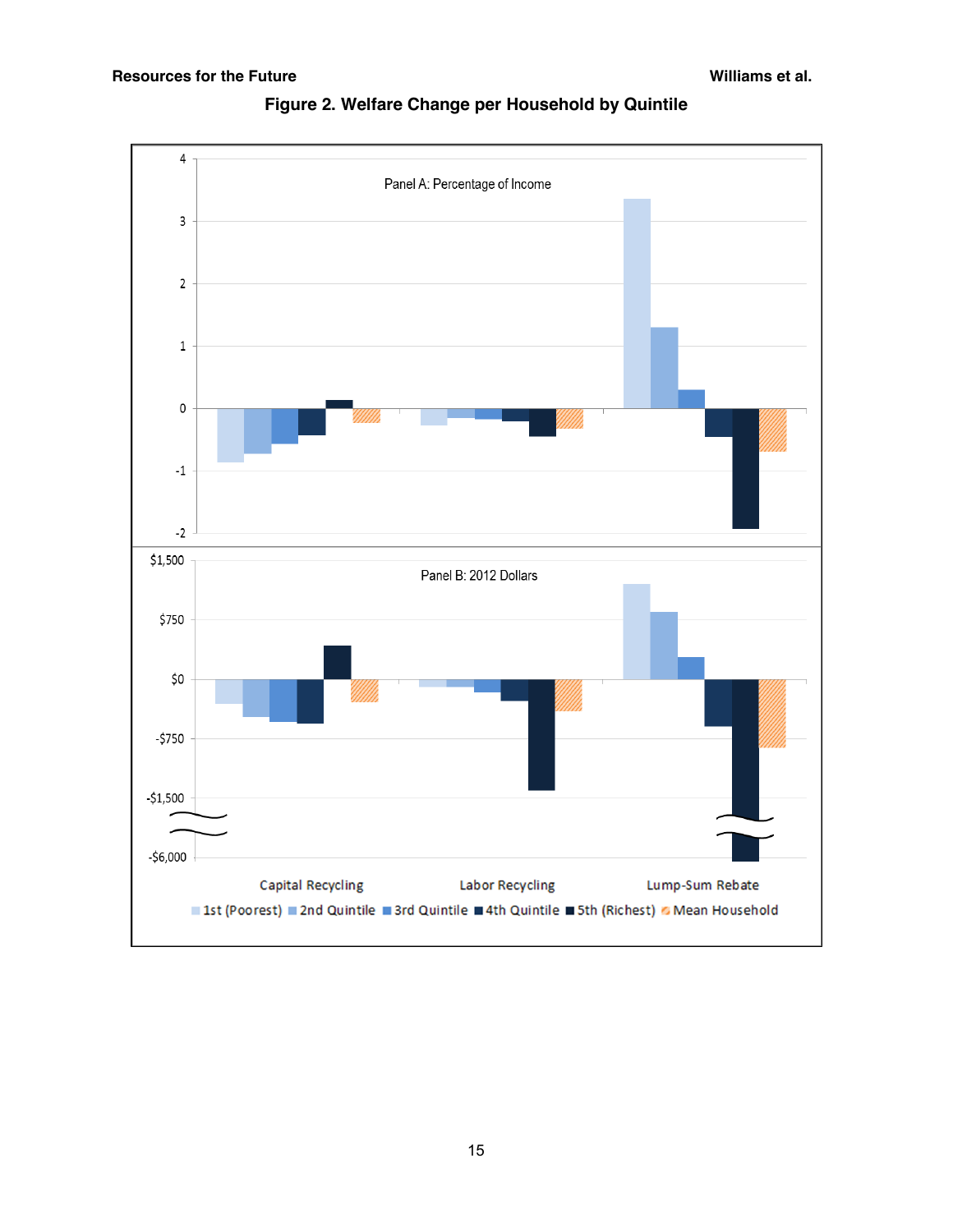|                   | 1st                               | 2nd                                   | 3rd                      | 4th            | 5th                      |                                       |
|-------------------|-----------------------------------|---------------------------------------|--------------------------|----------------|--------------------------|---------------------------------------|
|                   | (poorest)                         | quintile                              | quintile                 | quintile       | (richest)                | US total                              |
| Capital recycling | $-0.87$                           | $-0.73$                               | $-0.57$                  | $-0.43$        | 0.14                     | $-0.23$                               |
| Energy goods      | $-1.04$                           | $-0.70$                               | $-0.56$                  | $-0.46$        | $-0.22$                  | $-0.42$                               |
| Electricity       | $-0.41$                           | $-0.25$                               | $-0.18$                  | $-0.14$        | $-0.07$                  | $-0.14$                               |
| Fuel oil & other  | $-0.06$                           | $-0.04$                               | $-0.03$                  | $-0.03$        | $-0.02$                  | $-0.03$                               |
| Gasoline          | $-0.40$                           | $-0.29$                               | $-0.25$                  | $-0.22$        | $-0.10$                  | $-0.18$                               |
| Natural gas       | $-0.17$                           | $-0.12$                               | $-0.09$                  | $-0.07$        | $-0.04$                  | $-0.07$                               |
| Other goods       | 0.81                              | 0.59                                  | 0.51                     | 0.46           | 0.29                     | 0.41                                  |
| Sources of income | $-0.64$                           | $-0.63$                               | $-0.53$                  | $-0.43$        | 0.08                     | $-0.23$                               |
| Capital income    | 0.15                              | 0.16                                  | 0.23                     | 0.30           | 0.64                     | 0.44                                  |
| Labor income      | $-0.40$                           | $-0.42$                               | $-0.48$                  | $-0.55$        | $-0.51$                  | $-0.50$                               |
| Rebate            | $\overline{\phantom{a}}$          | $\overline{\phantom{a}}$              | $\overline{\phantom{a}}$ | $\overline{a}$ | $\overline{\phantom{a}}$ | --                                    |
| Transfer income   | $-0.39$                           | $-0.37$                               | $-0.28$                  | $-0.17$        | $-0.06$                  | $-0.16$                               |
| Labor recycling   | $-0.28$                           | $-0.15$                               | $-0.18$                  | $-0.21$        | $-0.45$                  | $-0.32$                               |
| Energy goods      | $-1.06$                           | $-0.72$                               | $-0.57$                  | $-0.47$        | $-0.23$                  | $-0.43$                               |
| Electricity       | $-0.42$                           | $-0.25$                               | $-0.19$                  | $-0.15$        | $-0.07$                  | $-0.14$                               |
| Fuel oil & other  | $-0.06$                           | $-0.04$                               | $-0.03$                  | $-0.03$        | $-0.02$                  | $-0.03$                               |
| Gasoline          | $-0.41$                           | $-0.30$                               | $-0.26$                  | $-0.22$        | $-0.10$                  | $-0.19$                               |
| Natural gas       | $-0.17$                           | $-0.12$                               | $-0.09$                  | $-0.08$        | $-0.04$                  | $-0.07$                               |
| Other goods       | 0.82                              | 0.61                                  | 0.53                     | 0.47           | 0.29                     | 0.43                                  |
| Sources of income | $-0.03$                           | $-0.04$                               | $-0.13$                  | $-0.21$        | $-0.51$                  | $-0.32$                               |
| Capital income    | $-0.12$                           | $-0.12$                               | $-0.18$                  | $-0.23$        | $-0.50$                  | $-0.34$                               |
| Labor income      | $-0.02$                           | $-0.02$                               | $-0.03$                  | $-0.03$        | $-0.03$                  | $-0.03$                               |
| Rebate            | $\hspace{0.05cm} \dashrightarrow$ | $\hspace{0.05cm}$ – $\hspace{0.05cm}$ | $\overline{\phantom{m}}$ | --             | $- -$                    | $\hspace{0.05cm}$ – $\hspace{0.05cm}$ |
| Transfer income   | 0.11                              | 0.10                                  | 0.08                     | 0.05           | 0.02                     | 0.05                                  |
| Lump-sum rebate   | 3.36                              | 1.29                                  | 0.30                     | $-0.46$        | $-1.93$                  | $-0.68$                               |
| Energy goods      | $-1.05$                           | $-0.71$                               | $-0.57$                  | $-0.47$        | $-0.23$                  | $-0.42$                               |
| Electricity       | $-0.40$                           | $-0.24$                               | $-0.18$                  | $-0.14$        | $-0.07$                  | $-0.13$                               |
| Fuel oil & other  | $-0.06$                           | $-0.04$                               | $-0.03$                  | $-0.03$        | $-0.02$                  | $-0.03$                               |
| Gasoline          | $-0.42$                           | $-0.31$                               | $-0.27$                  | $-0.23$        | $-0.11$                  | $-0.19$                               |
| Natural gas       | $-0.17$                           | $-0.12$                               | $-0.09$                  | $-0.07$        | $-0.04$                  | $-0.07$                               |
| Other goods       | 0.84                              | 0.61                                  | 0.52                     | 0.46           | 0.29                     | 0.42                                  |
| Sources of income | 3.57                              | 1.39                                  | 0.35                     | $-0.45$        | $-2.00$                  | $-0.68$                               |
| Capital income    | $-0.37$                           | $-0.39$                               | $-0.57$                  | $-0.73$        | $-1.58$                  | $-1.07$                               |
| Labor income      | $-0.75$                           | $-0.78$                               | $-0.90$                  | $-1.03$        | $-0.95$                  | $-0.93$                               |
| Rebate            | 4.55                              | 2.42                                  | 1.71                     | 1.24           | 0.51                     | 1.26                                  |
| Transfer income   | 0.15                              | 0.14                                  | 0.11                     | 0.07           | 0.02                     | 0.06                                  |

**Table 3. Change in Welfare by Quintile (Percentage of Personal Income)**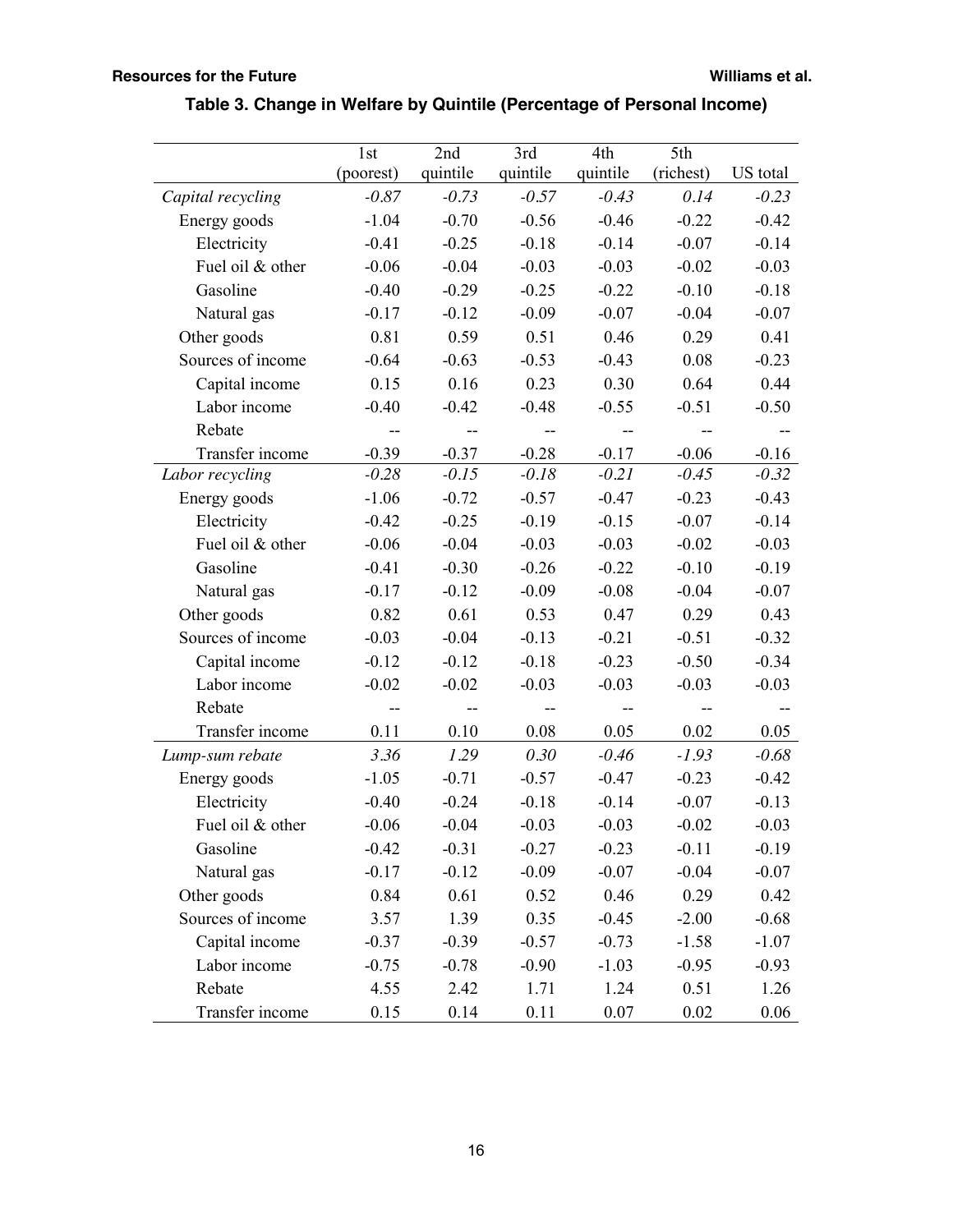### **Figure 3. Components of Welfare Change per Household (Percentage of Personal Income)**

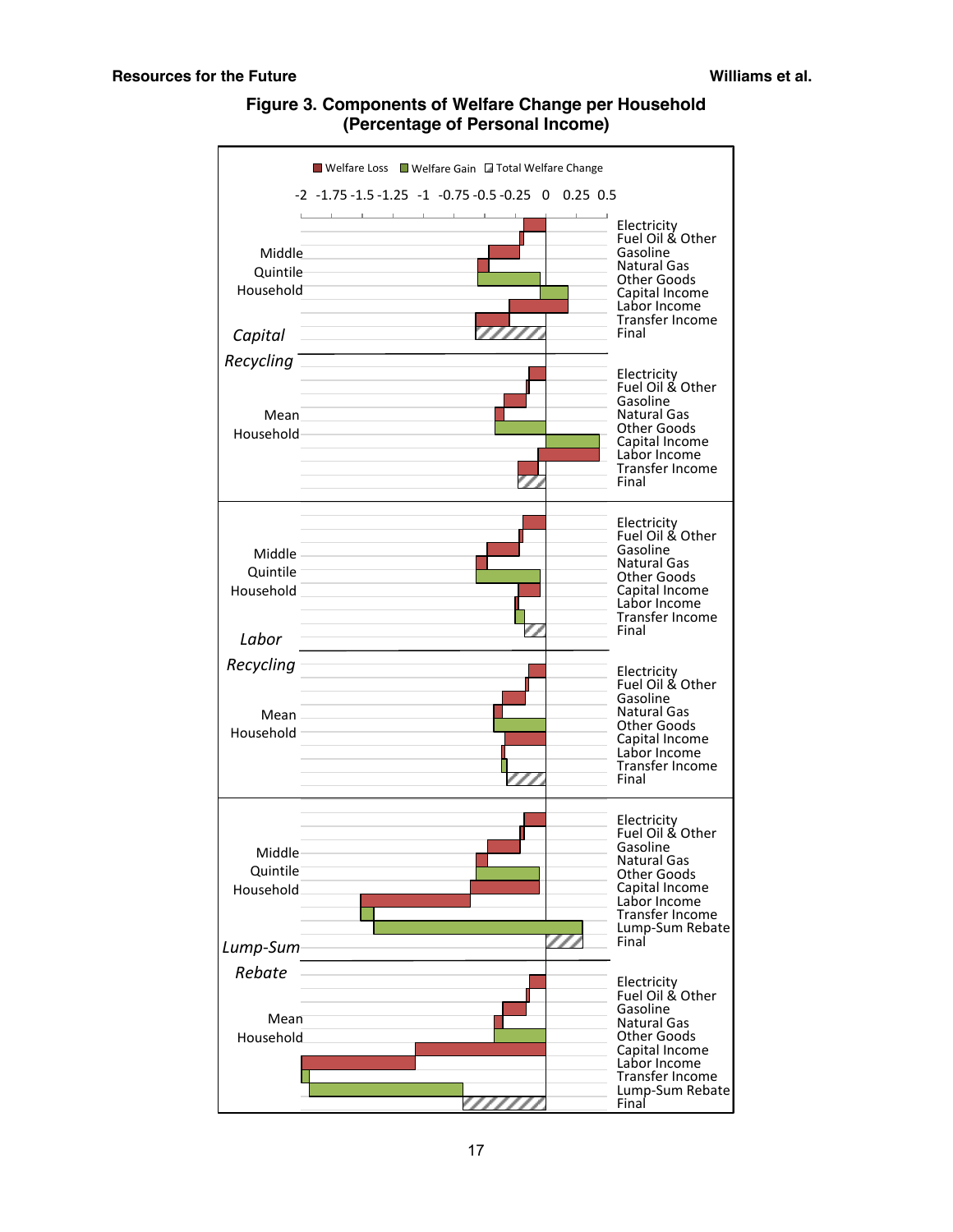Welfare changes associated with consumption of other (nonenergy) goods consistently deliver increases in welfare. This is a result of the price normalization, which holds the price of the average consumer good constant: the price increase for energy goods means that the relative price of nonenergy goods falls. Other consumption is more evenly spread across quintiles than is income. However, since expenditures on energy goods are more equal across quintiles than expenditures on other goods, the regressive nature of the welfare loss from direct energy goods overwhelms the progressive nature of the welfare gains from other goods. Therefore, before considering welfare changes from income, we observe that poorer quintiles are consistently worse off because energy consumption composes a larger proportion of their total consumption.

The big differences between the outcomes of the policies stem from welfare changes to sources of income. Under the capital tax swap, there is a significant welfare gain to capital income and a significant welfare loss to labor income. Because capital income is more significantly concentrated in the top quintile than labor income, this means there is a regressive net effect from these sources. The larger green bar for capital income in the first panel of Figure 3 for the mean household over the middle quintile household illustrates how capital income drives this outcome. The loss in transfer income also is a contributing factor to the regressive outcome. As noted previously, we hold the cumulative real net present value of transfers over a 100-year period constant for all policy changes by making the same percentage adjustment to nominal transfers in every year. Over the longer term, capital tax recycling leads to slightly lower consumer prices, implying lower nominal transfers. But because that effect on consumer prices takes several periods to appear, the reduction in transfers implies a small initial drop in real transfers.

In the labor income tax swap, the large welfare loss to labor income is almost completely erased: the cut in labor tax rates means that real after-tax wages remain roughly constant (remember that the price normalization means that all changes should be interpreted in real terms). But real after-tax returns on capital fall substantially in this case. Because capital income is concentrated in higher-income quintiles, this produces a progressive effect overall. The bars in Figure 3 representing welfare changes from sources of income are the smallest in the labor recycling panel, which nicely illustrates why this policy produces the most even results across quintiles.

Under the lump-sum rebate, there are large reductions in after-tax wages and returns to capital, thus producing substantial welfare losses from those terms. The rebate income is equal across quintiles in dollar terms, but it represents a much larger proportion of income for the poorer quintiles than it does for the top quintile. All of these changes in income have very progressive effects, especially the rebate itself, and as Figure 3 illustrates, the welfare changes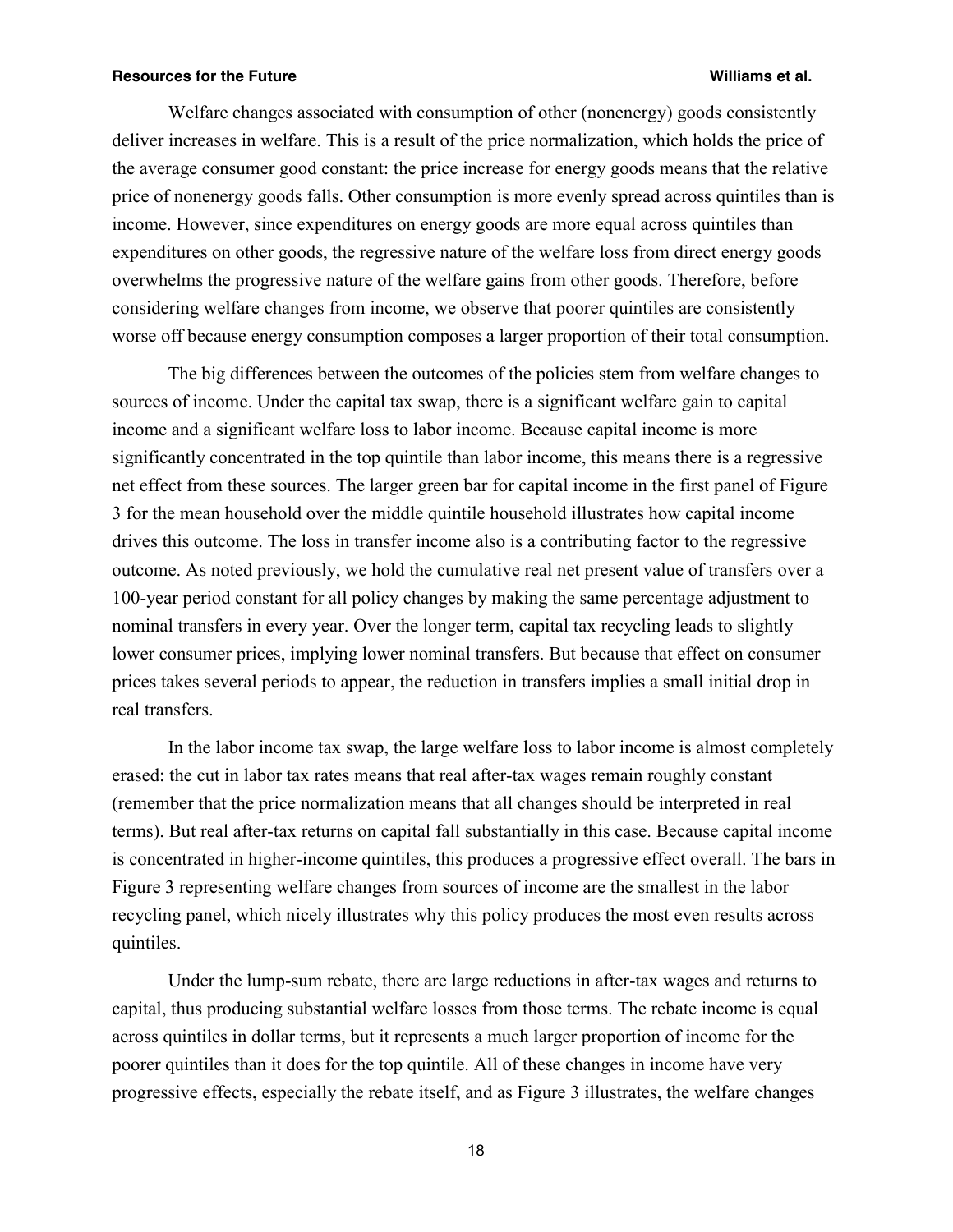from each source of income are much larger than in other policies, which is why the lump-sum rebate policy is the most uneven in effects and the most progressive.

### **6. Conclusion**

Our results show that the effects of a carbon tax on energy prices are somewhat regressive, consistent with earlier studies. However, we also find that the use of revenue can outweigh that effect. As expected, the mean household does the worst under a lump-sum rebate, but we find that this policy will create a double dividend for the bottom three quintiles of the US population in the first year. This finding should be particularly interesting to policymakers who are interested in internalizing the price of carbon and reducing inequality, and if households vote based on their self-interest, such a policy could be politically quite popular.

In contrast, recycling revenue to reduce capital taxes is the most efficient policy, but we caution that it makes carbon pricing, which is already regressive, even more so (at least in the short run). Meanwhile, using carbon tax revenue to reduce taxes on labor is a clear middle-ofthe-road option: while it is less efficient than recycling revenue to cut capital taxes, the efficiency difference is relatively modest, and cutting labor taxes offsets some of the natural regressivity of a carbon tax. The distributional effects are close to even across the income distribution, when measured as a percentage of income, which could have political advantages. In contrast, if the rebate policy is viewed as an attempt to reduce inequality, this might introduce a controversial policy subplot into an already polarized debate.

Our findings are necessarily limited by the detail available in the OLG model. One important limitation is the assumption of a single national labor market, with no differentiation by skill level or region. Labor in different locations and at different skill levels is likely to be affected by and respond differently to a carbon tax, and our model will miss those differences. Finally, this paper looks only at incidence across incomes and only at incidence in the short run. In ongoing work, we examine the distributional effects of these three policies by state and region. In related work in progress, we look at the transitional incidence of the three policies by quintile and geography over a longer time frame to trace incidence through the transition to a new long-run equilibrium. This may be particularly important for the capital tax recycling case, where the initial benefit of the capital tax cut goes to owners of capital, but over time, as the capital stock growth adjusts, some of that benefit is passed through to workers and consumers in the form of wages and lower consumer prices.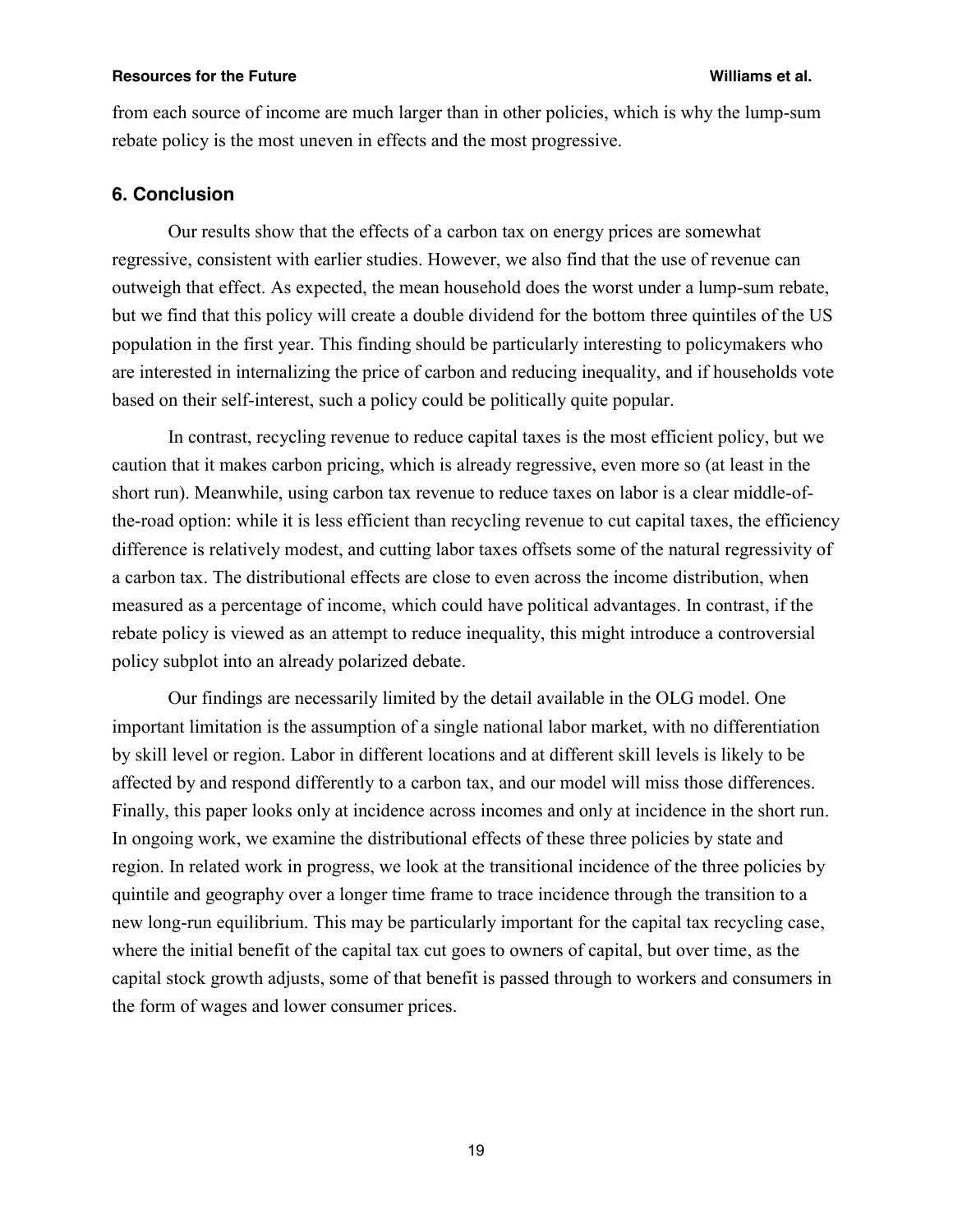### **References**

- Blonz, J., D. Burtraw, and M. Walls. 2011. How Do the Costs of Climate Cap and Trade Affect Households? *Proceedings of the 103rd Annual Conference on Taxation*. Washington, DC: National Tax Association.
- ———. 2012. Social Safety Nets and US Climate Policy Costs. *Climate Policy* 12: 1–17.
- Boyce, J. K., and M. E. Riddle. 2007. Cap and Dividend: How to Curb Global Warming while Protecting the Incomes of American Families. Working paper no. 150. Amherst, MA: Political Economy Research Institute.
- Burtraw, D., and S. Sekar. 2014. Two World Views on Carbon Revenues. *Journal of Environmental Studies and Sciences*, 4: 110–120.
- Burtraw, D., R. Sweeney, and M. Walls. 2009. The Incidence of US Climate Policy: Alternative Uses of Revenues from a Cap-and-Trade Auction. *National Tax Jounal* 62(3): 497–518.
- Carbone, J. C., R. D. Morgenstern, and R. C. Williams. 2013. Deficit Reduction and Carbon Taxes: Budgetary, Economic, and Distributional Impacts. RFF Report. Washington, DC: Resources for the Future
- Census. 2013. Household Income: 2012. *American Community Survey Briefs*. <http://www.census.gov/prod/2013pubs/acsbr12-02.pdf> (accessed December 10, 2014).
- CBO (Congressional Budget Office). 2009. *The Estimated Costs to Households from the Capand-Trade Provisions of H.R. 2454*. Washington, DC: CBO.
- ———. 2012. An Analysis of the President's Budgetary Proposals for Fiscal Year 2012. http://www.cbo.gov/publication/22087 (accessed July 17, 2014).
- Dinan, T. 2012. Offsetting a Carbon Tax's Costs on Low-Income Households. Working paper 2012-16. Washington, DC: Congressional Budget Office.
- Dinan, T. M., and D. L. Rogers. 2002. Distributional Effects of Carbon Allowance Trading: How Government Decisions Determine Winners and Losers. *National Tax Journal* 55(2): 199– 221.
- EIA (Energy Information Administration). 2009. *Energy Market and Economic Impacts of H.R. 2454, the American Clean Energy and Security Act of 2009*. SR/OIAF/2009-05. Washington, DC: EIA. http://www.eia.doe.gov/oiaf/servicerpt/hr2454/pdf/sroiaf(2009)05.pdf (accessed January 13, 2010).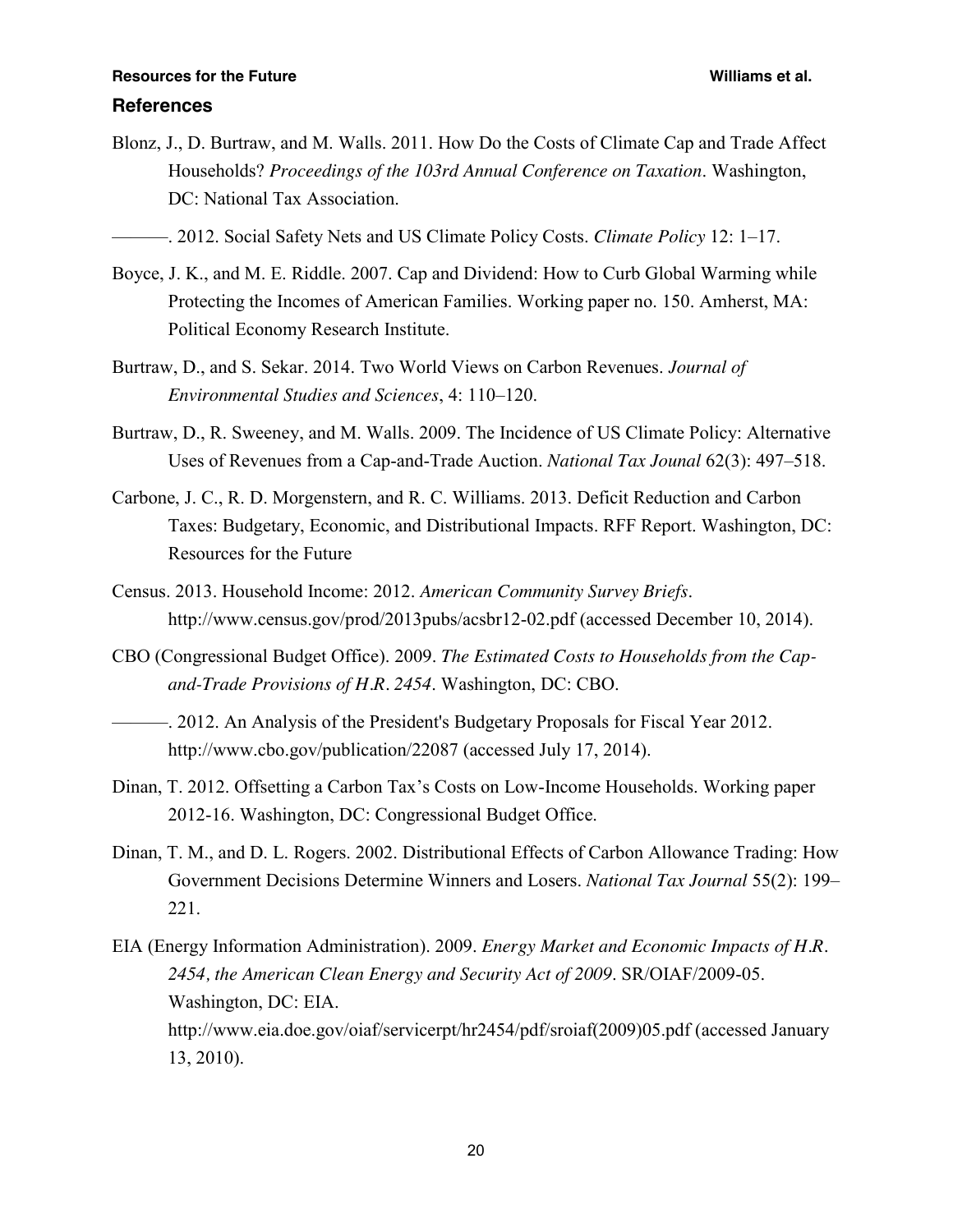- Elliott, J., and D. Fullerton. 2014. Can a Unilateral Carbon Tax Reduce Emissions Elsewhere? *Resource and Energy Economics* 36(1): 6–21.
- EPA (Environmental Protection Agency). 2009. *EPA Analysis of the American Clean Energy and Security Act of 2009: H.R. 2454 in the 111th Congress*. Washington, DC: EPA. http://www.epa.gov/climatechange/economics/pdfs/HR2454\_Analysis.pdf (accessed January 13, 2010).
- Fullerton, D., and D. G. Heutel. 2010. Analytical General Equilibrium Effects of Energy Policy on Output and Factor Prices. *B.E. Journal of Economic Analysis & Policy* 10(2): article 15, 2530.
- Fullerton, D., G. Heutel, and G. E. Metcalf. 2012. Does the Indexing of Government Transfers Make Carbon Pricing Progressive? *American Journal of Agricultural Economics:* 94(2) 347-353
- Fullerton D., and G. E. Metcalf. 2002. Tax Incidence. In *Handbook of Public Economics*, 1st ed., vol. 4, edited by A. J. Auerbach and M. Feldstein. Oxford, UK: Elsevier, 1787–1872
- Fullerton, D., and D. D. L. Rogers. 1993. *Who Bears the Lifetime Tax Burden?* Washington, DC: Brookings Institution Press.
- Goulder, L. H. 1995. Environmental Taxation and the Double Dividend: A Reader's Guide. *International Tax and Public Finance* 2(2): 157–183.
- Grainger, C. A., and C. D. Kolstad. 2010. Distribution and Climate Change Policies. In *Climate Change Policies: Global Challenges and Future Prospects*, edited by E. Cerda and X. Labandiera. Cheltenham, UK: Edward Elgar, 129-146.
- Hassett, K. A., A. Mathur, and G. E. Metcalf. 2009. The Incidence of a U.S. Carbon Tax: A Lifetime and Regional Analysis. *Energy Journal* 30(2): 157–179.
- Jorgenson, D. W., R. J. Goettle, M. S. Ho, P. J. Wilcoxen. 2012. Energy, the Environment, and U.S. Economic Growth. In *Handbook of Computable General Equilibrium Modeling,*  Amsterdam: Elsevier, 477-552.
- Mathur, A., and A. C. Morris. 2012. Distributional Effects of a Carbon Tax in Broader U.S. Fiscal Reform. Climate and Energy Economics Discussion Paper. Washington, DC: Brookings Institution.
- Metcalf, G. E. 2009. Designing a Carbon Tax to Reduce U.S. Greenhouse Gas Emissions. *Review of Environmental Economics and Policy* 3(1): 63–83.